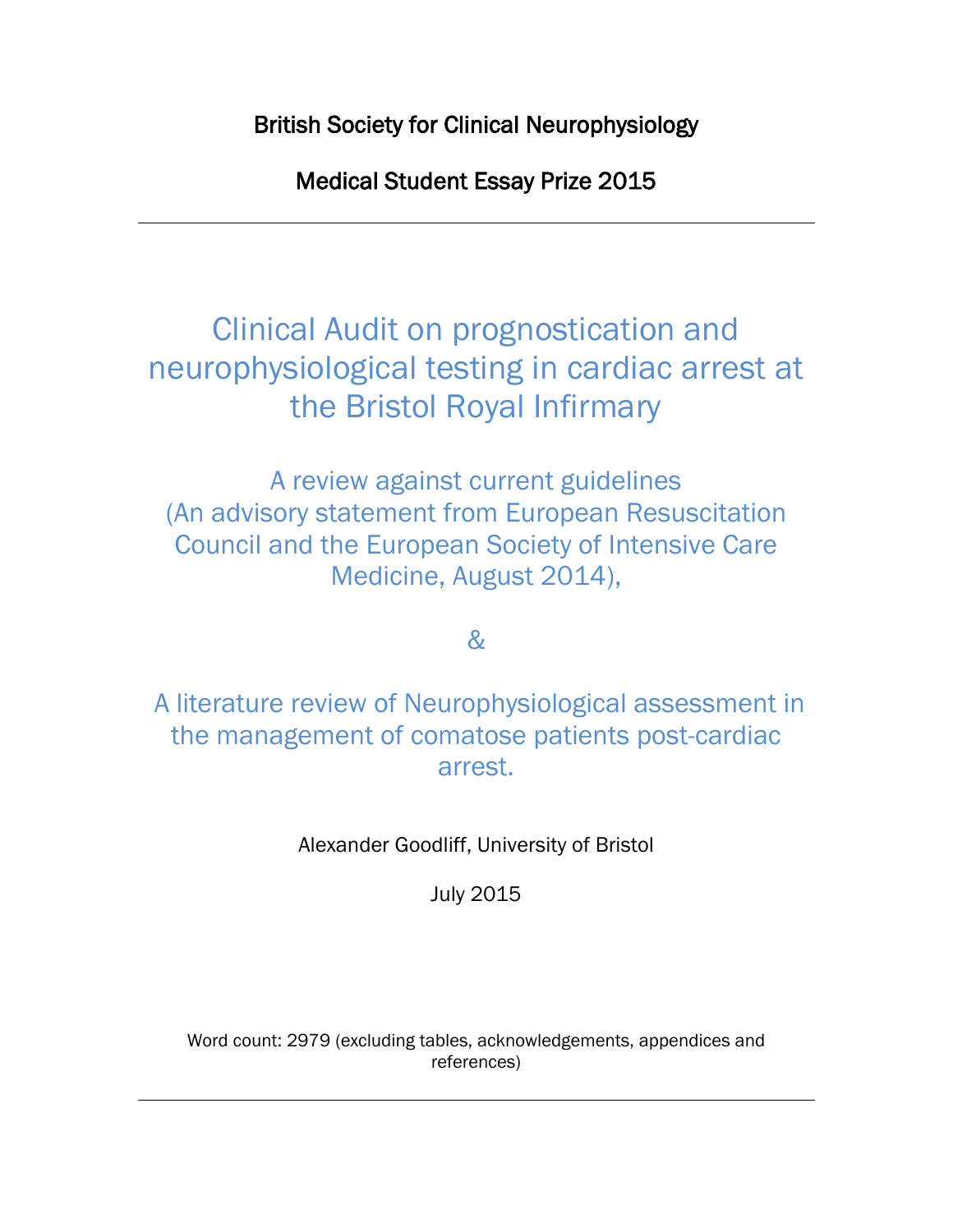## Introduction/Background

In the UK there are approximately 60,000 out of hospital cardiac arrests (OOHCA) per year, with a survival rate of less than 10%<sup>1</sup>. Hypoxic Ischaemic Encephalopathy (HIE) occurs when the brain is completely starved of oxygen, and frequently causes severe neurological deficits in resuscitated survivors2. Subsequently many patients are left indefinitely comatose, whilst their potential for recovery is difficult to predict. Both clinicians and families are left with tough decisions regarding continuation of care, and therefore it is necessary to accurately predict the prognosis of such patients. Neurological outcome of survivors has classically been determined through clinical observation, with a meta-analysis<sup>3</sup> of 11 studies involving 1,194 patients demonstrating five clinical signs that are strongly predictive of death: absent corneal reflexes, absent pupillary reflexes, absent withdrawal response to pain, no motor response at 24 hours and no motor response at 72 hours. However it is stressed that prognostication cannot be made on clinical examination alone, and that there are no defined good or bad prognostic criteria that can be used uniformly.

Further complicating the issue, recent advances in management including sedatives, neuromuscular blockers and therapeutic hypothermia (TH) potentially interfere with traditional prognostic markers, including the crucial clinical examination4. The previous guidelines were based on studies performed before the introduction of these therapeutic measures, casting doubt on the validity of old prognostic markers. This uncertainty has paved the way for ventures into biochemical and neurophysiological prognostic testing, which are not confounded in this way.

Neurophysiological testing in cardiac arrest involves assessing the integrity of the nervous system through a variety of measures, namely electroencephalography (EEG) and somatosensory evoked potentials (SSEPs). Encephalograms are non-invasive measures of cortical electrical activity through electrodes placed on the scalp<sup>5</sup>. There is a role however for determining changes in cerebral function when the brain is damaged by a variety of causes, known as an encephalopathy, including HIE<sup>6</sup>. SSEPs assess the function of the cerebral neuronal pathways, as opposed to brainstem function in clinical signs, by measuring the transmission of an electrical impulse from

 $\overline{a}$ <sup>1</sup> NHS England Ambulance Quality Indicators. 2015 [Internet]. Last accessed 20 July 2015. Available from: www.england.nhs.uk/statistics/statistical-work-areas/ambulance-quality-indicators/

<sup>&</sup>lt;sup>2</sup> Stiell et al. Early versus later rhythm analysis in patients with out- of-hospital cardiac arrest. (2011) N Engl J Med 365:787–797

<sup>3</sup> Booth CM, Boone RH, Tomlinson G, Detsky AS. Is this patient dead, vegetative, or severely neurologically impaired? JAMA 2004;291:870-9.

<sup>4</sup> Samaniego EA, Mlynash M, Caulfield AF, Eyngorn I, Wijman CA (2011) Sedation confounds outcome prediction in cardiac arrest survivors treated with hypothermia. Neurocrit Care 15:113–119

<sup>5</sup> NHS Choices. Health A-Z. EEG (electroencephalogram) Overview. [Internet]. Last accessed 20 July 2015. Available from: http://www.nhs.uk/Conditions/EEG/Pages/Introduction.aspx

<sup>6</sup> S J M Smith. EEG in neurological conditions other than epilepsy: when does it help, what does it add? J Neurol Neurosurg Psychiatry 2005;76:ii8-ii12 doi:10.1136/jnnp.2005.068486 2005;76:ii8-ii12 doi:10.1136/jnnp.2005.068486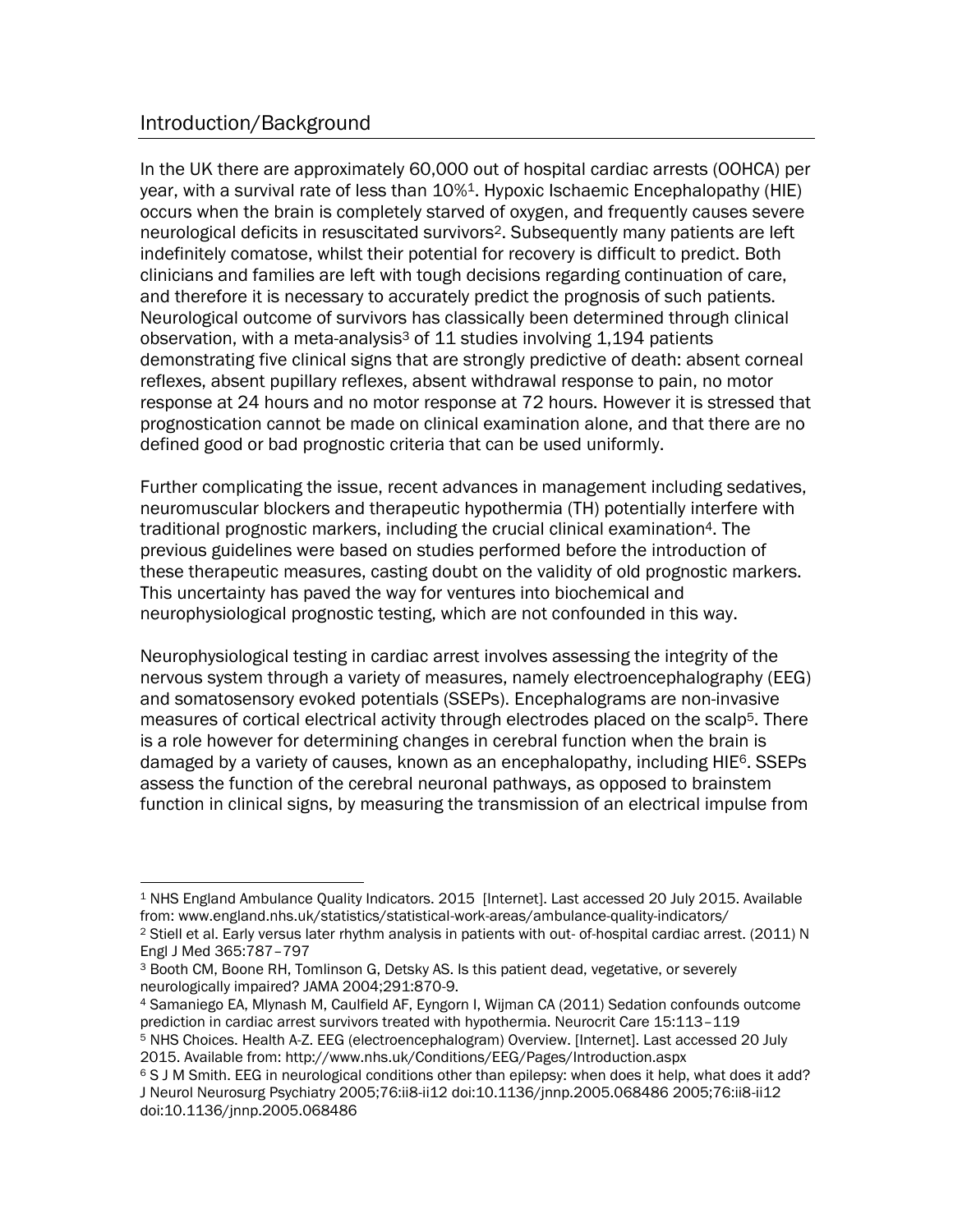a peripheral nerve through to the cortex7. They are widely used for intra-operative monitoring and diagnosis of Multiple Sclerosis, however their role in assessing prognosis in comatose patients has proved more controversial.

The Bristol Royal Infirmary (BRI) is one of only 5 centres<sup>8</sup> in the UK using these methods of assessing neurological outcome, despite recent recommendations from the European Resuscitation Council<sup>9</sup> and the American Academy of Neurology<sup>10</sup> advocating their use. These expert panel advisory statements make clear the proper sequence of events that are recommended, whilst failure to correctly follow procedure could potentially provide false information on prognosis. The BRI is pioneering the use of SSEPs in the UK, so therefore the purpose of this audit is to assess whether proper protocol has been followed.

l <sup>7</sup> P Walsh, N Kane, S Butler. The clinical role of evoked potentials. J Neurol Neurosurg Psychiatry 2005;76:ii16-ii22 doi:10.1136/jnnp.2005.068130

<sup>8</sup> Thomas, M. Prognostication and neurophysiology following cardiac arrest. 2015 (Unpublished) 9 Sandroni C, Cariou A, Cavallaro F, et al. Prognostication in comatose survivors of cardiac arrest: an advisory statement from the European Resuscitation Council and the European Society of Intensive Care Medicine. Intensive Care Med. 2014;40:1816–1831. doi: 10.1007/s00134-014-3470-x. <sup>10</sup> Wijdicks EFM, Hijdra A, Young GB, Bassetti CL, Wiebe S. Practice Parameter: Prediction of outcome in comatose survivors of cardiopulmonary resuscitation (an evidence- based review). Neurology 2006;67:203-10.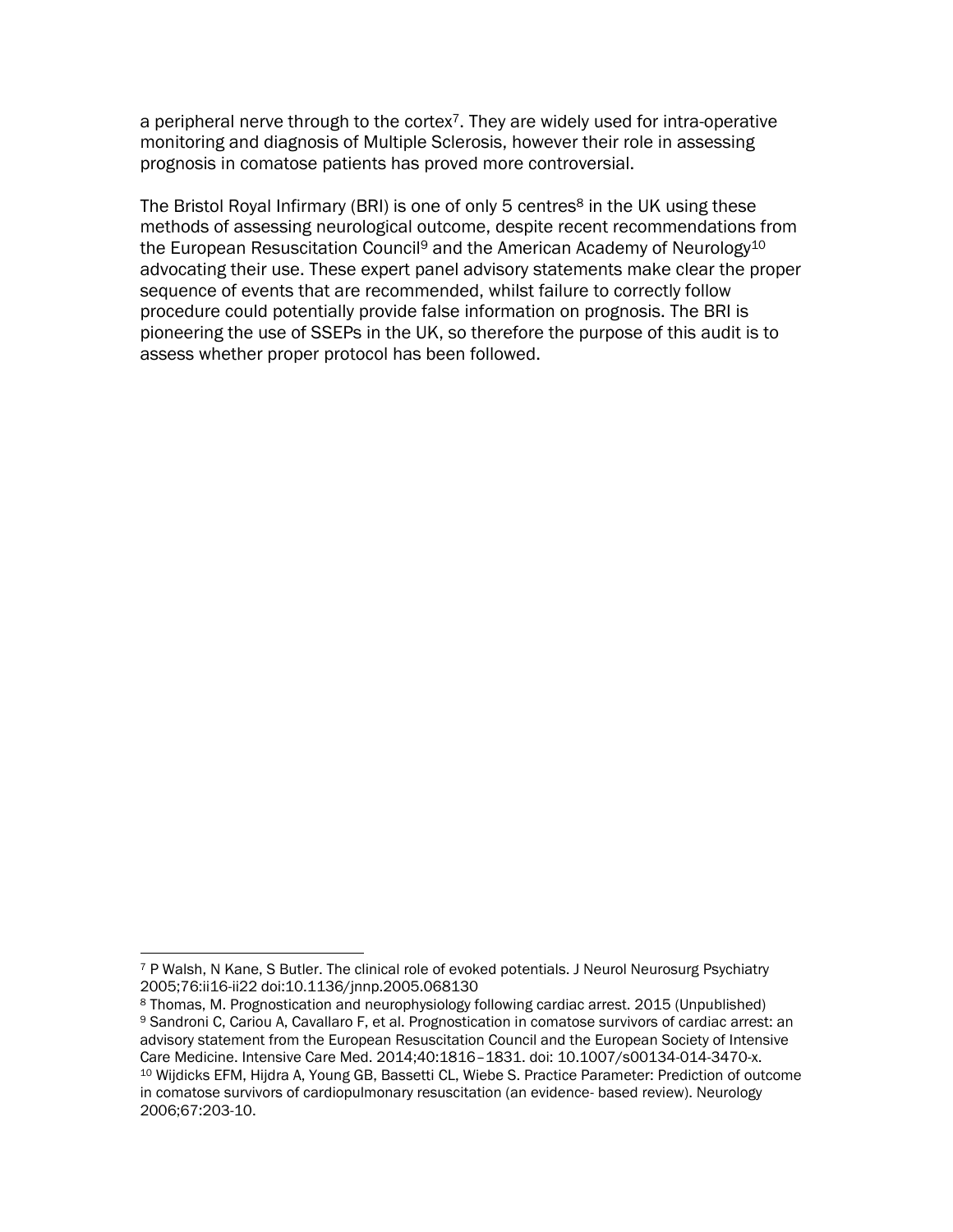#### Aims

 To evaluate whether comatose patients, post-cardiac arrest on Critical Care in the Bristol Royal Infirmary (BRI), are managed appropriately as per guidance.

## **Objectives**

- To check whether all comatose patients post-cardiac arrest requiring prognostication received both an electroencephalogram (EEG) and somatosensory evoked potentials (SSEPs).
- Whether prognostication was performed in an appropriate timescale.
- To evaluate reasons why treatment differed from the guidance

## Methodology

The audit was performed as a retrospective case note review. Through the Critical Care computer system Innovian, the prognostication of comatose cardiac arrest patients at the BRI Intensive Care Unit (ICU) was assessed to evaluate compliance with the most recent advisory statement.

A surrogate marker was used to determine which cardiac arrest patients required neurological prognostication, which was whether either an EEG or SSEP was requested during their stay on ICU. Not all patients who suffered an OOHCA required further testing of their neurological status for a variety of reasons, however a request for either one of these neurophysiological tests indicated uncertainty in their outcome. It was then documented which prognostic tests were performed, the timeframe that they were done and whether the neurophysiological management complied with the prognostication strategy suggested as best practice in the standards.

We searched from May 2012, the date of the first recorded EEG and SSEP for prognostic purposes, through to May 2014. The Innovian computer system was replaced in May 2014, and therefore it was decided to end the audit at that date. A cohort of 46 patients was generated through these means, and further analysis was performed to gather information on age, gender, down time (the estimated amount of time between arrest and return of spontaneous circulation (ROSC)) and cause of cardiac arrest.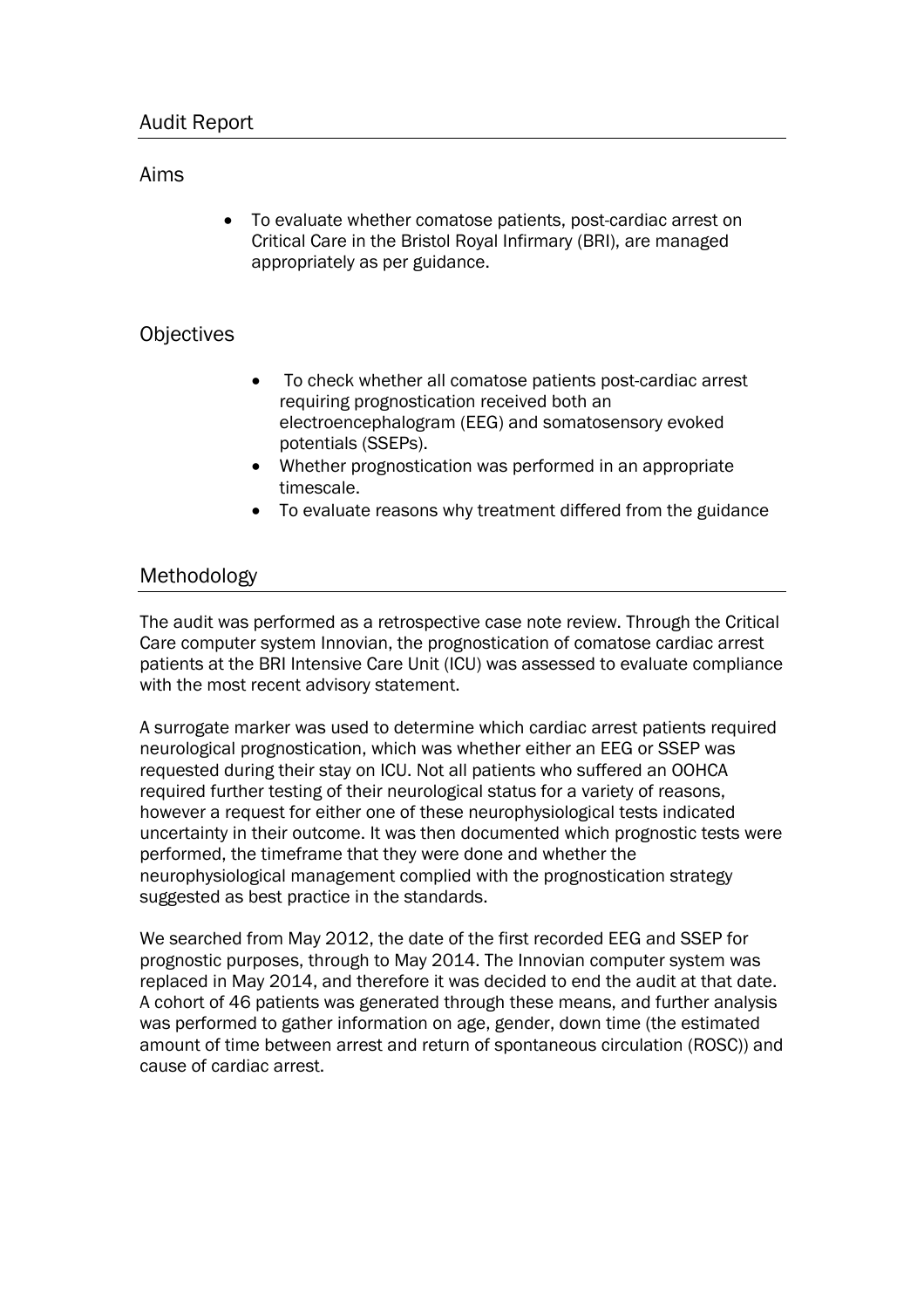#### Clinical Audit Standards

| Standards/Criteria |                                                                                                                                                                                                                              |               |                                                                                           |                                                                  |                                        |                      |  |  |  |
|--------------------|------------------------------------------------------------------------------------------------------------------------------------------------------------------------------------------------------------------------------|---------------|-------------------------------------------------------------------------------------------|------------------------------------------------------------------|----------------------------------------|----------------------|--|--|--|
|                    | Criteria                                                                                                                                                                                                                     | Target<br>(%) | Exceptions                                                                                | Source & Strength*<br>of Evidence                                | Instructions for where to find<br>data |                      |  |  |  |
|                    | All comatose patients after an out-of-hospital cardiac<br>arrest received neurophysiological testing to assess<br>prognosis as follows:<br>Electroencephalography (EEG) undertaken<br>Somatosensory evoked potentials (SSEP) | 100%          | EEG showed Status Myoclonus <<br>48 hours after OOHCA, therefore<br>SSEP is not indicated | Advisory statement from the<br>European Resuscitation<br>Council | $\mathsf{C}$                           | <b>Medical notes</b> |  |  |  |
| $\mathfrak{D}$     | All Somatosensory evoked potentials were performed<br>>72 hours after return of spontaneous circulation<br>(ROSC)                                                                                                            | 100%          | None                                                                                      | Advisory statement from the<br>European Resuscitation<br>Council | C                                      | <b>Medical Notes</b> |  |  |  |

#### \*Strength of Evidence

A At least one randomised controlled trial as part of a body of literature of overall good quality and consistency addressing the specific recommendation B Availability of well-conducted clinical studies but no randomised clinical trials on the topic of the recommendation

C Expert committee reports or opinions and/or clinical experience of respected authorities. Absence of directly applicable clinical studies of good quality

D Recommended good practice based on clinical experience (local consensus)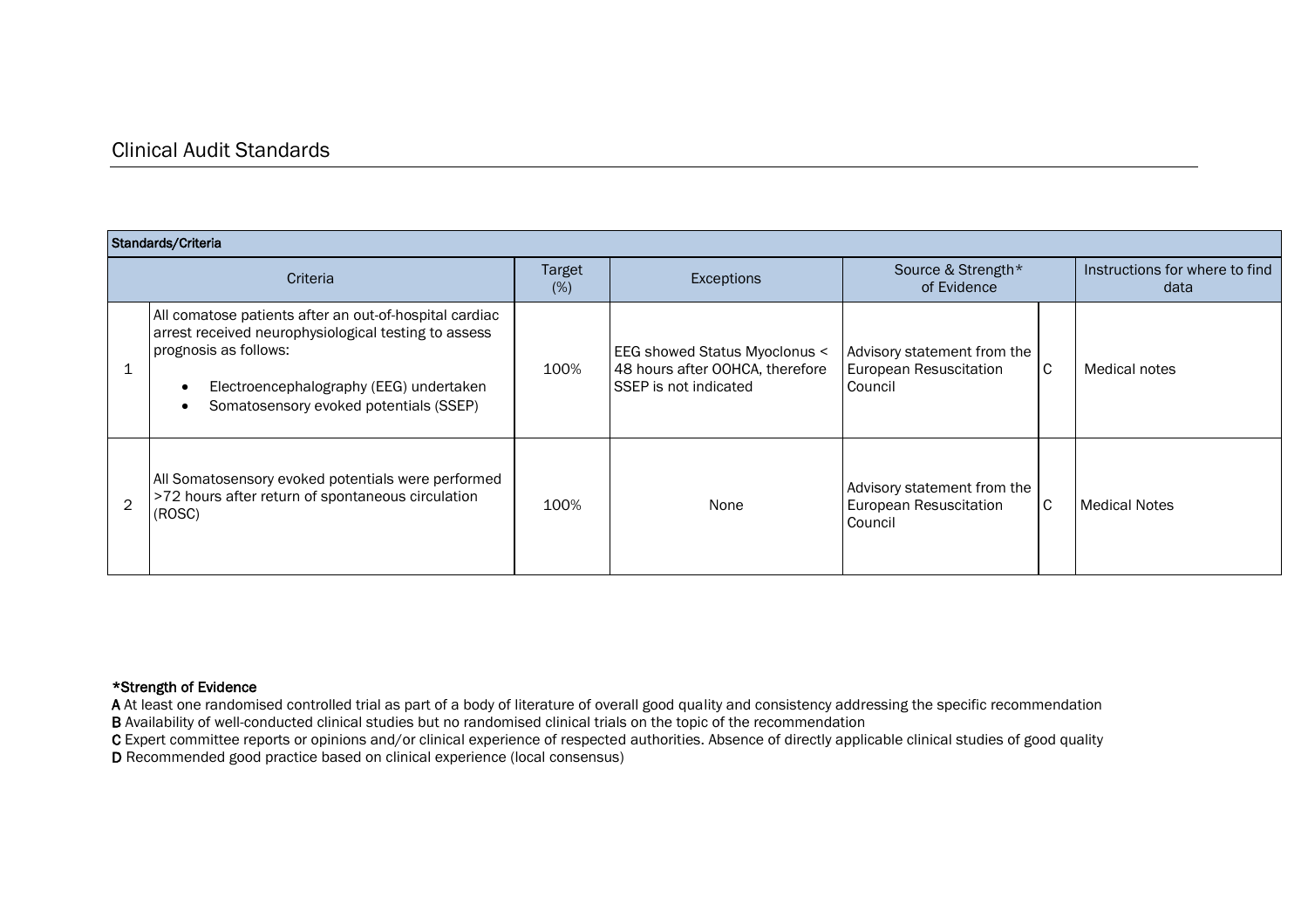|                | <b>Criteria</b>                                                                                                                                                                                                                                              | <b>Target</b><br>(%) | <b>Exceptions</b>                                                                                      | <b>Results</b> |
|----------------|--------------------------------------------------------------------------------------------------------------------------------------------------------------------------------------------------------------------------------------------------------------|----------------------|--------------------------------------------------------------------------------------------------------|----------------|
| $\mathbf{1}$   | All comatose patients after an out-of-hospital<br>cardiac arrest received neurophysiological<br>testing to assess prognosis as follows:<br>Electroencephalography (EEG)<br>$\bullet$<br>undertaken<br>Somatosensory evoked potentials<br>$\bullet$<br>(SSEP) | 100%                 | <b>EEG showed Status</b><br>Myoclonus < 48<br>hours after OOHCA,<br>therefore SSEP is<br>not indicated | 48%<br>(20/42) |
| $\overline{2}$ | All Somatosensory evoked potentials were<br>performed >72 hours after return of<br>spontaneous circulation (ROSC)                                                                                                                                            | 100%                 | None                                                                                                   | 95%<br>(19/20) |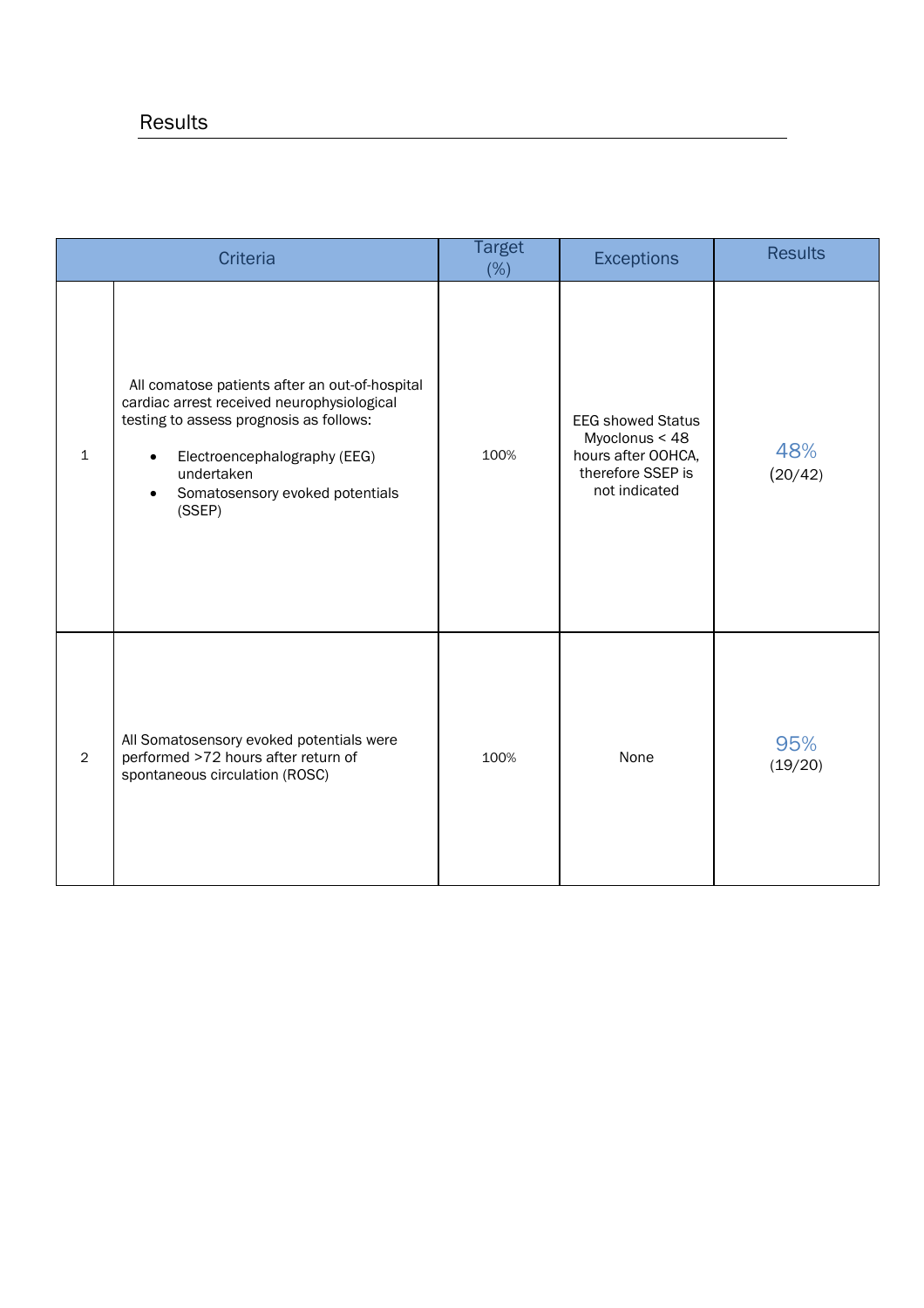## Analysis of Results Against Targets

## Standard 1

*Figure 1: A pie chart illustrating the percentage of patients that received both an EEG and SSEP, minus stated exclusion criteria, and therefore complying with ERC guidelines.*



Results showed that 20 patients received an SSEP as well as an EEG during prognostication post-OOHCA, with 4 patients proven to be in Status Myoclonus within 48 hours. Therefore 48% (20/42) of patients were treated with both suggested neurophysiological tests suggested as best practice in Standard 1. However when incorporating the acknowledged exclusion criteria for withholding SSEPs, 52% (24/46) of patients were managed according to the ERC prognostic algorithm.

Therefore, 48% (22/46) of patients had management that differed from the suggested guidance, and only had an EEG performed (that didn't prove myoclonus) with no SSEP.

## Standard 2

*Figure 2: A pie chart illustrating the percentage of SSEPs that were performed >72 hours after ROSC, as per the ERC guidelines.*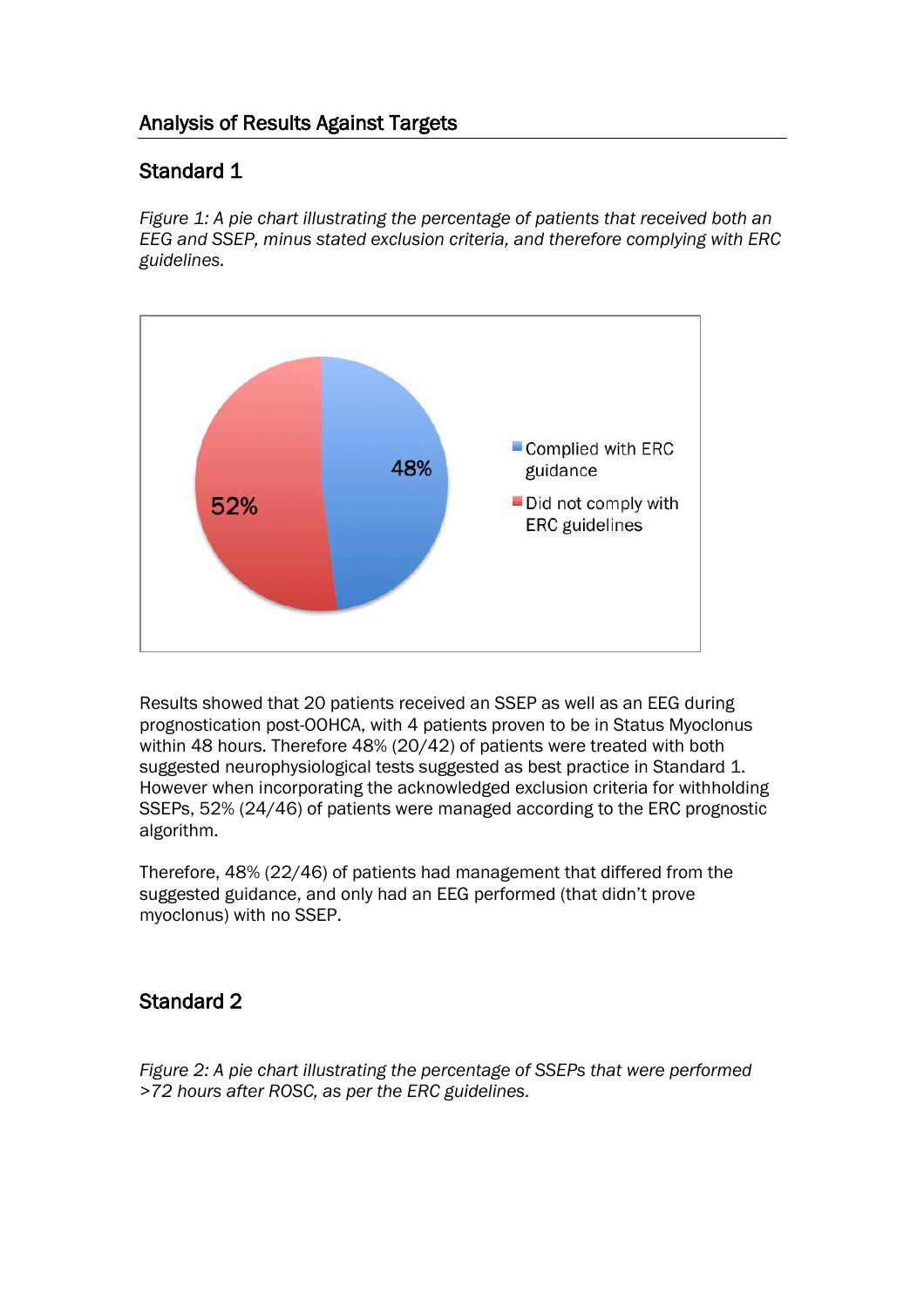

Results show that 19/20 (95%) of patients who received an SSEP had it performed >72 hours after ROSC, which complies with the ERC prognostic algorithm.

However information on 1 patient (5%) was not conclusive on the exact timing of when the SSEP was performed, as not enough data was entered onto the Innovian system to accurately interpret the outcome. Whilst it wasn't shown to have been performed <72 hours after ROSC, it was deemed to not meet the criteria set by Standard 2.

**Discussion** 

Audit Results (see Appendix 1)

The advisory statement from the European Resuscitation Council<sup>9</sup> formed the audit standards, dictating the best practice in prognostication for comatose OOHCA survivors in a new era of therapeutic hypothermia and other confounders of the clinical examination. Through the analysis of evidence from 73 separate studies, a prognostic algorithm (see Appendix 2) was developed to aid clinicians. This paper was published in August 2014, after the last recorded patient in the audit population. The BRI pre-empted the recommended use of SSEPs, due to the evidence from Europe and America on its effectiveness. Therefore the purpose of the audit is not to analyse how strictly the department adhered to guidelines before its release, but to evaluate the processes in the BRI compared to what is recommended as best practice and the explanations for differing management.

The prognostic algorithm suggests an initial EEG within 48 hours of cardiac arrest and SSEPs >72 hours after ROSC, which formed the basis of Standard 1. A CT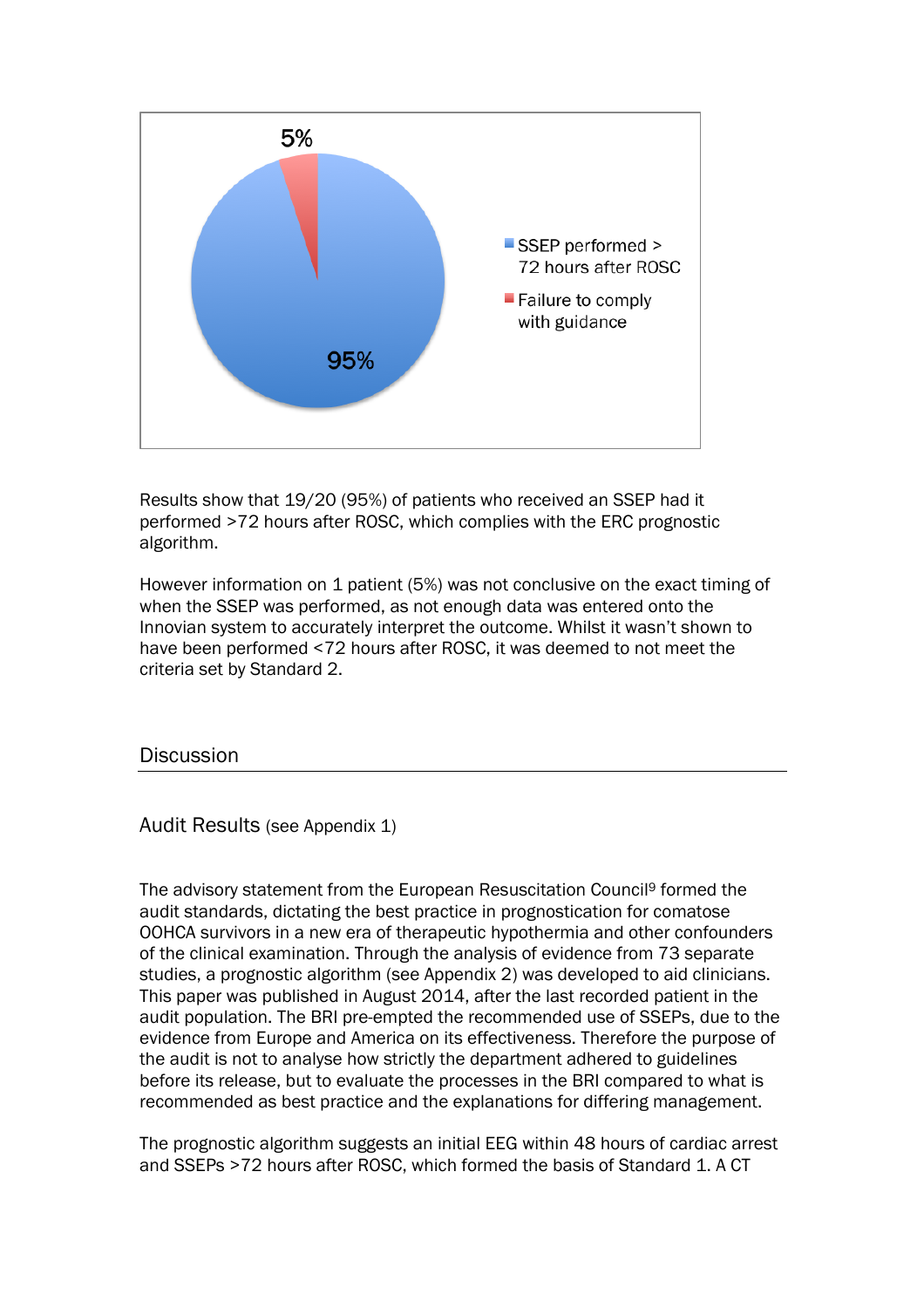head within 48 hours and serum NSE levels are also suggested in the algorithm. However the focus of this audit was to assess neurophysiological prognostication, so therefore will be omitted from this discussion. 24/46 (52%) of patients adhered to the protocol suggested by the guidelines. However 22/46 patients only had EEGs performed without an SSEP. SSEPs were available for all 22 patients, so the explanations for not requiring this extra scan were assessed.

Firstly, from the case notes of two patients it was noted that an EEG was initially performed during the rewarming phase of treatment post-arrest, but they eventually made a sufficient neurological recovery that an SSEP was unnecessary. Both these patients survived to be discharged to another ward for continuing medical care, with a good standard of life expected.

Secondly, one patient was deeply comatose post-arrest, with an abnormal EEG but no conclusive evidence to the extent of his neurological damage. However due to advanced Parkinson's disease, and previously expressed opinions of how difficult his life has already become, the family felt it was in his best interests to withdraw care without needing to know the extent of his neurological damage.

Finally, the remaining 19 patients who didn't receive SSEPs in addition to their EEGs had their care determined from clinical judgement and other prognostic methods. Only four of these patients survived their stay in ICU and left with rehabilitation potential, and a further three patients were transferred off ICU for palliative care. The remaining 12 patients died during their stay in ICU.

Aside from one of the surviving patients, every EEG showed abnormal patterns with varying degrees of severity. In all of these cases the EEG was used in conjunction with other methods to confirm HIE. However the extent that it can be used in prognosis, rather than diagnosis, is more difficult to assess. The suggested indication for EEGs in HIE patients is to detect non-convulsive or clinically subtle seizures11. Status Epilepticus, Burst-suppression and Isoelectric EEG patterns are strongly associated with poor neurological outcome, however not exclusively so. Great caution must be taken when viewing an EEG in isolation, as many factors including sedatives, core temperature, electrolyte imbalance and systemic complications can affect cerebral function<sup>11</sup>. Analysis of the EEG patterns (Figure 3) proved difficult, with 8/46 reports described only as 'grossly abnormal' on Innovian, and 2/46 not ever having an EEG report filed at all despite it being performed. However of the recorded patterns, only 9/36 (25%) were recorded as showing an Unreactive Burst-Suppression pattern, Status Myoclonus or Status Epilepticus.

These three EEG findings are the only criteria from the ERC algorithm that indicates a poor prognosis. Furthermore 14 patients who demonstrated an unfavourable EEG pattern not included in the ERC prognostic criteria, yet still indicated HIE, did not go on to receive an SSEP. 8 of these patients died as an inpatient, while 6 went on to be discharged. The treatment of these 8 patients, who died without an SSEP and with an EEG pattern not conclusive of poor

 $\overline{a}$ <sup>11</sup> S J M Smith. EEG in neurological conditions other than epilepsy: when does it help, what does it add? J Neurol Neurosurg Psychiatry 2005;76:ii8-ii12 doi:10.1136/jnnp.2005.068486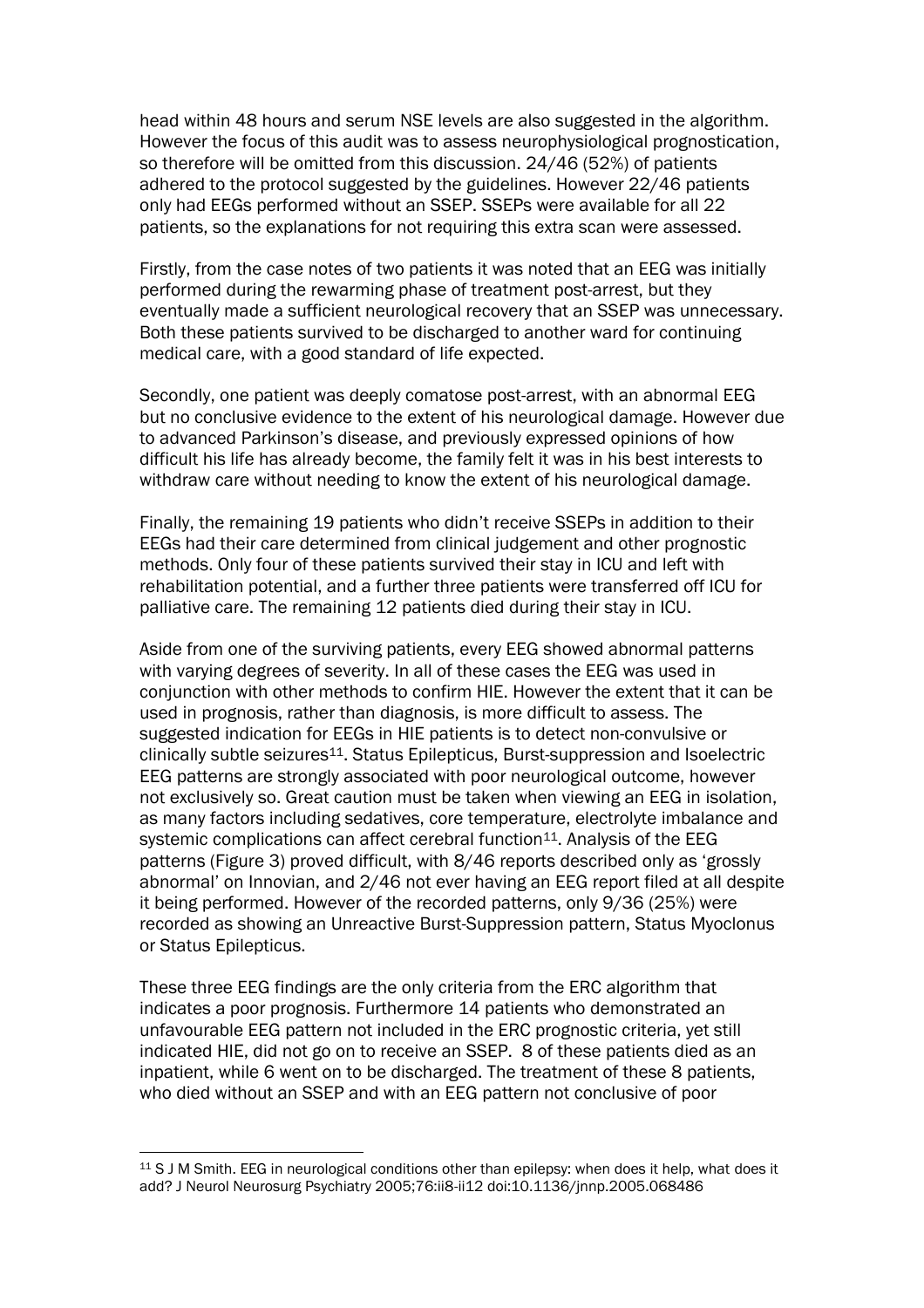prognosis as per ERC guidelines, could possibly have been improved by the addition of an SSEP in assessing the need for withdrawal of treatment.



*Figure 3: A bar chart illustrating the different recorded EEG patterns for the 46 patients of the audit population.*

Standard 2 of the audit necessitated that all SSEPs performed for prognostic purposes on patients treated with therapeutic hypothermia were performed at >72 hours after ROSC, as guidance suggests that the sensitivity is less effective if performed too early9. 19/20 (95%) of SSEPs were performed in an appropriate timescale, whilst 1 patient's (5%) timing went undocumented. There was no evidence it was performed too early, however could not satisfy the criteria set in Standard 2. All SSEPs need to be preceded by an EEG, which was the case in this audit. Whilst arguably considered a prognostic tool as previously discussed, EEGs are important in the discovery of Myoclonic epilepsy or Status Epilepticus, which can confound the interpretation of SSEP results. Myoclonic status can exaggerate cortical potentials by up to as much as 10 times<sup>12</sup>, and this needs factoring into SSEP analysis.

 $\overline{a}$ <sup>12</sup> Shibasaki H . Electrophysiological studies of myoclonus. Muscle Nerve2000;23:321–35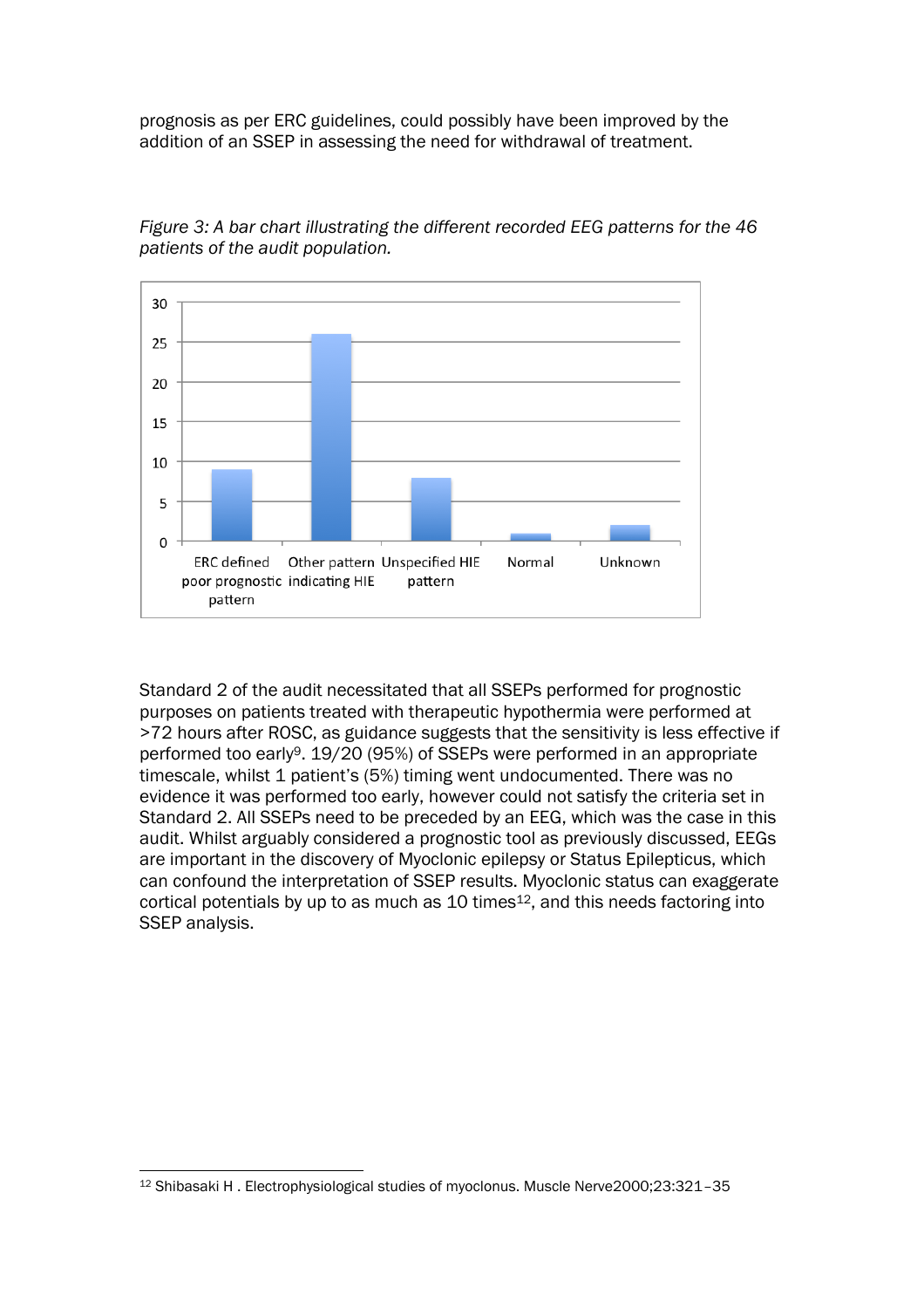### Evidence for EEGs and SSEPs as prognostic tools

A prospective cohort study on 277 consecutive comatose-OOHCA patients demonstrated that EEG within 24 hours of arrest was a robust indicator of both good and poor neurological outcomes, if an unfavourable pattern (burstsuppression, low-voltage or isoelectric) was identified<sup>13</sup>. Other malignant EEG patterns (evolving seizures and generalized epileptiform discharges) indicated a poor neurological outcome, however it was inconsistently associated with death. The relationship between EEG pattern and neurological outcome diminished over time, with this evidence supporting the guidance set in the ERC prognostic algorithm.

Rarely are single tests taken in isolation, however there are three measures that unequivocally predict poor outcome; malignant EEG at 24 hours, absent pupillary light response at 48 hours and absent SSEPs at >72 hours11. Due to the complex needs of a patient post-arrest, it could possibly be difficult to gather the appropriate neurological information in such a short time frame. Therefore early EEGs, and to a lesser extent pupillary reflexes, can be difficult to ascertain. This is where the merit of SSEPs is most evident.

The process of recording evoked potentials for prognostication involves a stimulation of the peripheral nervous system (usually the median nerve at the wrist), with bilateral measurements of the progress of the stimulation taken at Erbs point (located over the brachial plexus) and over the CP3 + CP4 locations on the scalp of the contralateral hemisphere $14$ . A negative peak from the cortical response normally appears at 20ms, also referred to as the N20 response. The absence bilateral absence of this N20 wave at 72 hours post-arrest predicts death or persistent vegetative state in anoxic-ischaemic patients, with a specificity of >99%15. Conversely, bilaterally present N20 responses have a relatively poor predictive value, with one study<sup>16</sup> demonstrating 66% of patients who demonstrated positive N20 responses died during their stay. SSEPs are less susceptible to confounding from sedation or metabolic changes than clinical signs and pupillary reflexes7. Therefore the true clinical value of SSEPs is in allowing early recognition of poor prognosis and subsequently clarity of decision making when withdrawing care, despite the advances in therapeutic hypothermia and other confounding factors.

 $\overline{a}$ <sup>13</sup> Hofmeijer J, , Beernink TMJ, Bosch FH et al. Early EEG contributes to multimodal outcome prediction of postanoxic coma. Neurology July 14, 2015 vol. 85 no. 2 137-143

<sup>14</sup> Anastasian ZH, Komotar RJ et al. Evoked Potential Monitoring Identifies Possible Neurological Injury During Positioning for Craniotomy. Anesth Analg. 2009 Sep; 109(3): 817–821.

<sup>15</sup> Young GB, Wang JT, Connolly JF. Prognostic determination in anoxic-ischemic and traumatic encephalopathies. J Clin Neurophysiol2004;21:379–90.

<sup>&</sup>lt;sup>16</sup> Fugate JE, Wijdicks EFM, Mandrekar J et al. Predictors of neurologic outcome in hypothermia after cardiac arrest. Ann Neurol. 2010;68:907–14.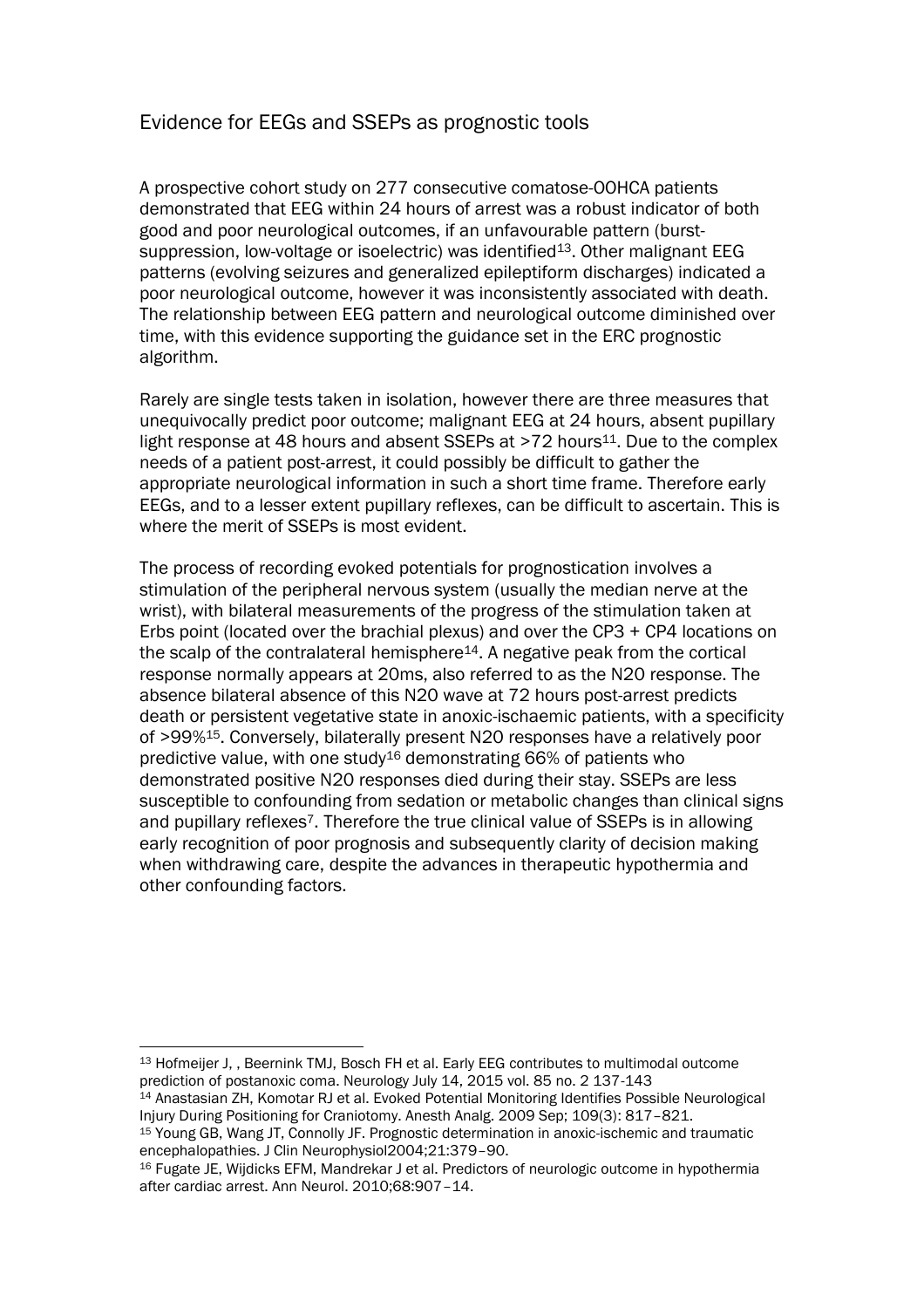## Additional prognostic data

Whilst this audit covered the two years from May 2012 to May 2014, there was also data available on all SSEPs performed at the BRI up until the present (see Appendix 3). Despite the patients not being eligible to be included in the audit population, the data collected proved relevant to the aims of this project: to evaluate the methods of prognostication in cardiac arrest. The SSEP results of 44 patients were documented, and compared against their eventual outcome. 17 patients (39%) were shown to have bilaterally absent N20 waves, with all 17 (100%) dying as an in-patient. Conversely 24 patients (55%) had bilaterally present N20 waves, with 16/24 (67%) dying as in-patients, 7/24 (29%) surviving to discharge and 1/24 (4%) patient's outcome was undocumented. 2 patients (4%) had unilaterally present SSEPs, who subsequently both died, and 1 patient (2%) had an SSEP that was invalid due to artefacts.

| <b>SSEP</b> | <b>Died</b> | <b>Survived</b> | <b>Unknown</b><br>outcome |
|-------------|-------------|-----------------|---------------------------|
| Present     | 16          | 7               | 1                         |
| Absent      | 17          | Ⴖ               | 0                         |
| Unreadable  | 1           | 0               | 0                         |

*Figure 4: Table comparing SSEP pattern to eventual ICU outcome, using all recorded SSEPs at the BRI regardless of audit inclusion criteria.*

This data is consistent with the best evidence<sup>9, 14, 15</sup> for the prognostic value of SSEP results, although this data must be interpreted in the context of the 'self fulfilling prophecy' phenomenon. It states that there can be a tendency for early withdrawal of care due to falsely pessimistic interpretation of prognostic information<sup>17</sup>, and therefore retrospective analysis of data regarding poor prognostic markers can be skewed. Whilst data suggests bilaterally negative SSEPs are invariably associated with poor prognosis, future blinded trials would be required to ensure an unquestionably poor prognosis.

 $\overline{a}$ <sup>17</sup> Geocadin RG, Peberdy MA, Lazar RM: Poor survival after cardiac arrest resuscitation: a selffulfilling prophecy or biologic destiny? Crit Care Med 2012, 40:979–980.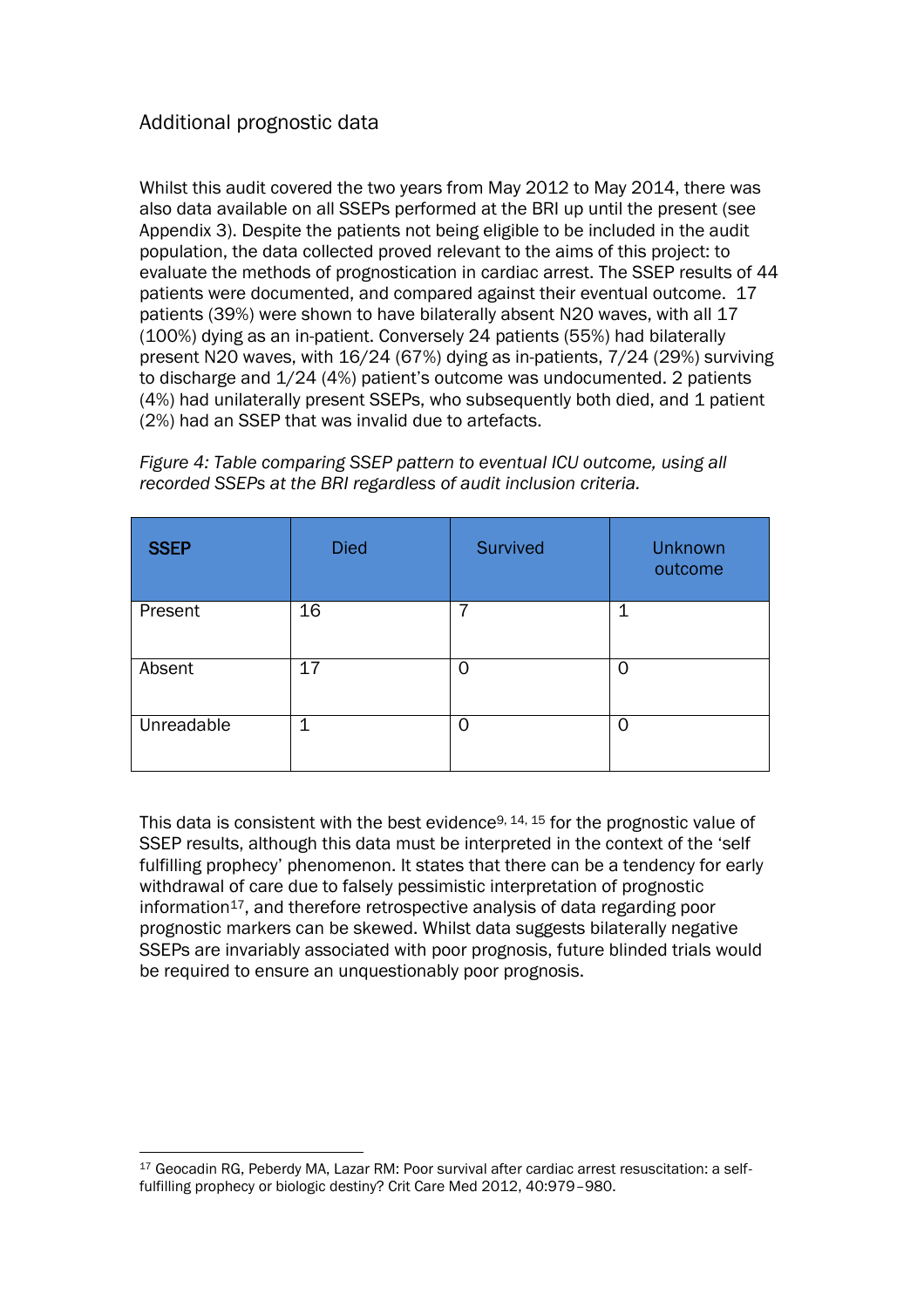#### Conclusion

The results of this audit have shown that over the two-year period form May 2012 – May 2014, the BRI ICU team have followed the protocol suggested as best practice by the ERC in 48% of cases. Analysis of data showed that in 52% of patients an SSEP was not ordered due to management decisions being made on clinical signs, multi-system failures, pre-morbid quality of life and EEG as a prognostic tool. Prognostication following cardiac arrest is a rapidly developing field, with further advances into biochemical markers of poor prognosis. Neuron Specific Enolase (NSE) and S100 calcium-binding protein B (S100 B) are biomarkers that are released following neuronal injury, with raised serum levels correlating with HIE and therefore poor neurological outcome9. Whilst it is difficult to set a threshold level for poor prognosis, future management of OOHCA will almost certainly incorporate biomarker levels.

Management of OOHCA patients is complex, and sometimes predicting neurological outcome is sometimes only relevant at a later stage during their admission in ICU, so therefore suggested early EEG <24 hours and recording of pupillary response<sup>13</sup> can be logistically difficult. Bilaterally negative SSEPs are valuable in predicting poor outcome, and perhaps the decision making for the 22/46 (48%) of patients who didn't receive an SSEP could have been made with more clarity on their neurological outcome. Anticipating a poor prognosis efficiently would not only prevent unnecessary continuation of care in patients with no rehabilitation potential, but also provide both the family and carers with an absolute confidence that withdrawal of care is the best and most dignified option.

Doctors in ICU, in conjunction with the family, are frequently required to make difficult decisions on continuation of care and therefore want the best information possible. The ERC guidance recommends SSEPs as a prognostic tool in every patient, as well as using all available information on neurological outcome. At the BRI many patients did not receive SSEPs, but by definition these recommendations are only guidelines and clinical acumen has been shown to be important in management. SSEPs can allow this decision to be made with absolute certainty, and here lies the true benefit.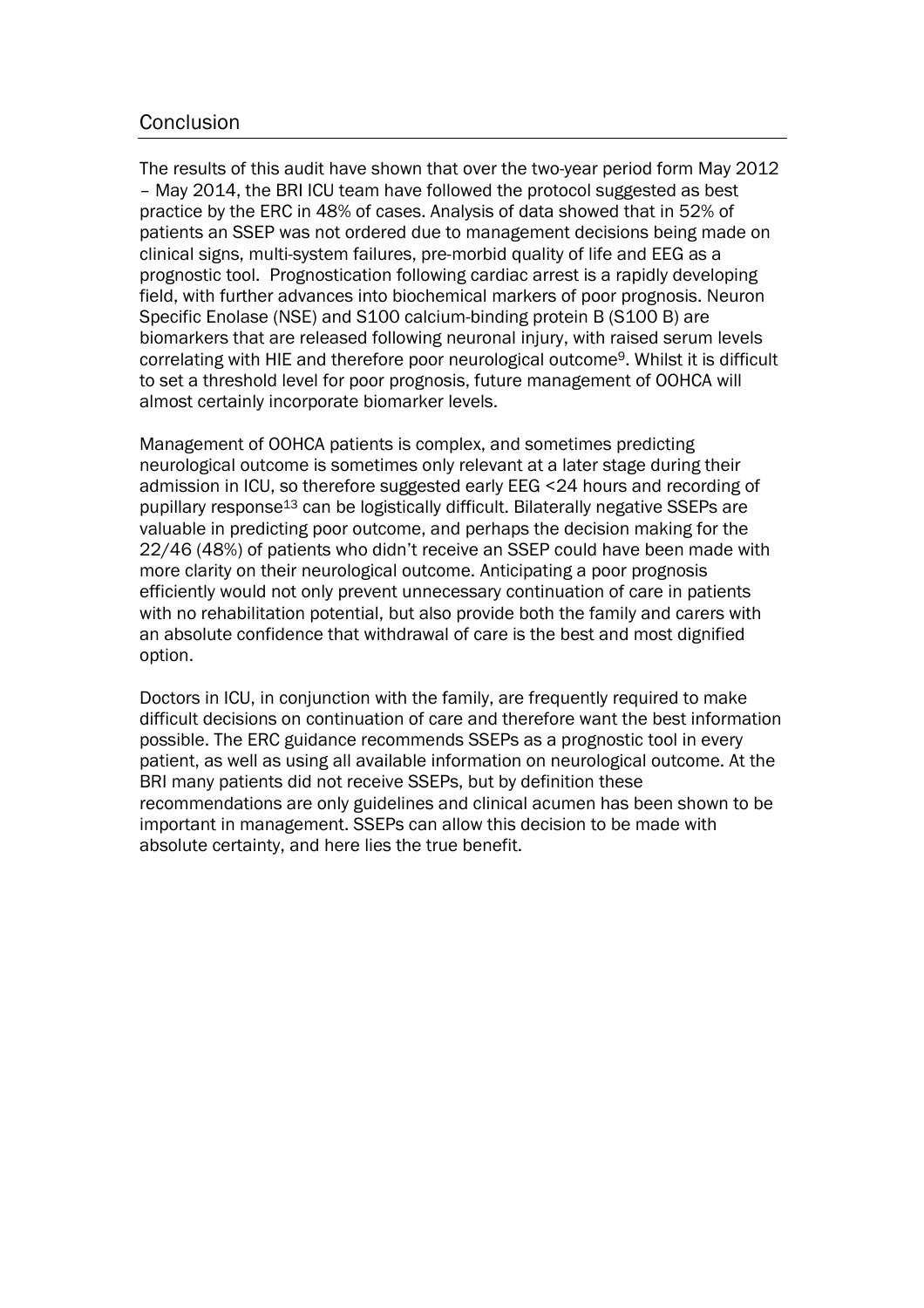#### Acknowledgements

I would like to thank my supervisor Dr. Matthew Thomas not only for his guidance and knowledge in this project, but also for the work he has put in previously before my involvement in this audit.

In addition, thank you to the audit lead Dr. Jeremy Astin for his help in completing the audit, and also for his teaching on the ICU ward rounds.

Finally, thank you to Dr. Nick Kane for his expert opinion on neurophysiology and help in data collection.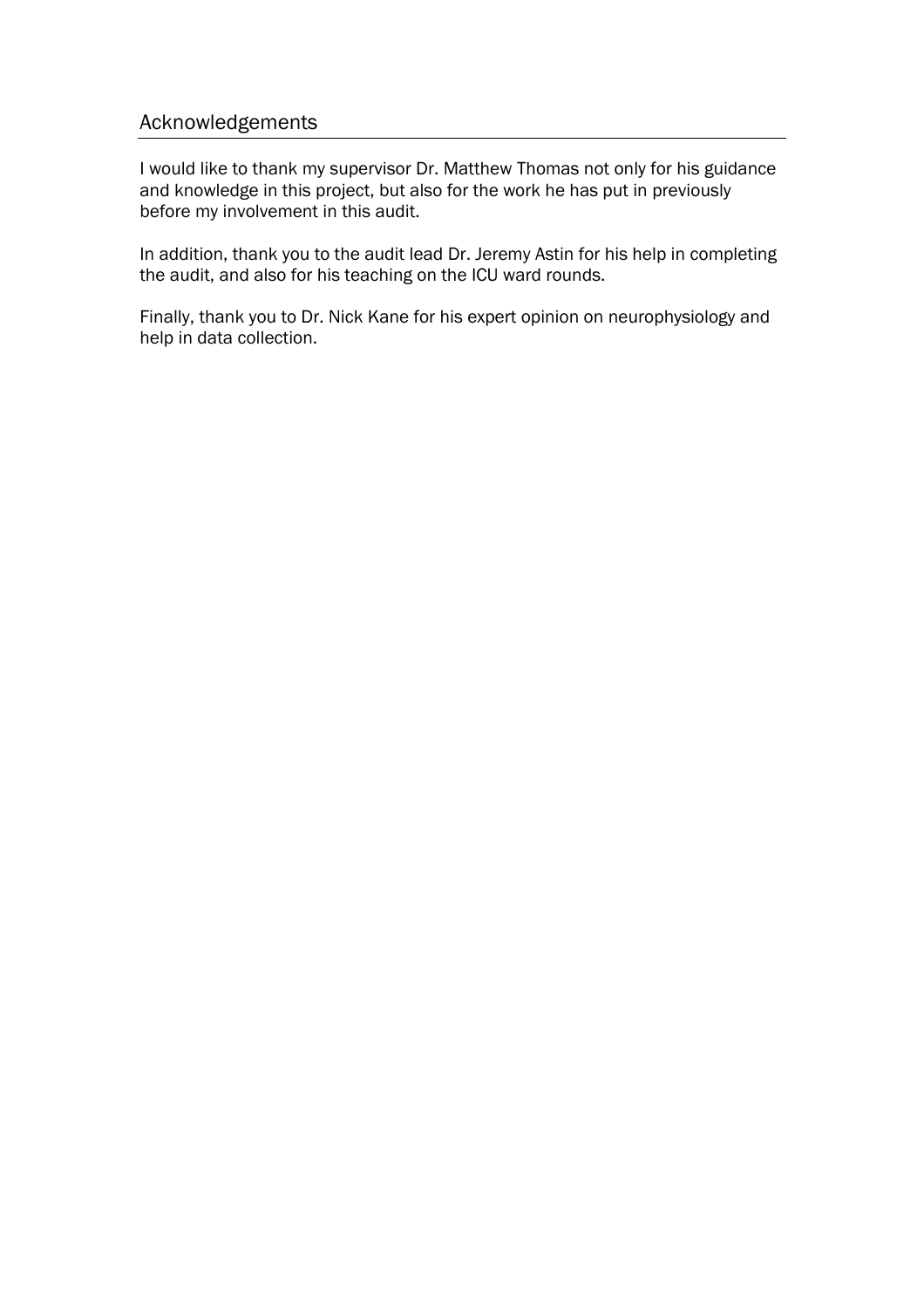# Appendix 1 Audit Data Collection

I

| Date of<br>admission | Age       | Gender       | Cause of arrest                            | Down<br>time                               | <b>EEG</b><br>? | <b>SSEP</b><br>? | <b>Myoclonus</b><br>$<$ 48hrs? | Outcome                    |
|----------------------|-----------|--------------|--------------------------------------------|--------------------------------------------|-----------------|------------------|--------------------------------|----------------------------|
|                      |           | -F           | Inferior MI (stent)                        | 15 mins                                    | Y               | Y                | N                              | Survived + discharged      |
| 13.5.12              | 69        | F            | Inferior MI (no stent)                     | 20 mins                                    | Y               | N                | N                              | <b>Died</b>                |
| 7.6.12               | 56        | F            | HOCM (no stent)                            | 41 mins                                    | Υ               | N                | N                              | Died                       |
| 8.6.12               | 59        | F            | Inferior MI (no stent)                     | 30 mins                                    | Y               | N                | N                              | Died                       |
| 29.6.12              | 62        | M            | Inf/Post MI (stent)<br>Unknown cardiac (no | 53 mins                                    | Y               | N                | N                              | Discharged for EOLC        |
| 13.10.12             | 48        | M            | stent)                                     | 30 mins                                    | Y               | N                | N                              | Discharged for EOLC        |
| 22.11.12             |           | $\mathsf{F}$ | LBBB (no stent)                            | 20 mins                                    | Y               | N                | N                              | <b>Died</b>                |
| 25.11.12             | 63        | F            | RBBB (no stent)                            | 55 mins                                    | Υ               | N                | Y                              | Died                       |
| 24.12.12             | 58        | M            | Cardiac (stent)                            | 20 mins                                    | Y               | Y                | N                              | Discharged for neuro rehab |
| 16.1.13              | 70        | M            | stent)                                     | 35 mins                                    | Y               | Y                | $\mathsf{N}$                   | Died                       |
| 22.1.13              |           | -F           | Cardiac (stent)                            | 3 mins                                     | Y               | N                | Y                              | Died                       |
| 21.2.13              | 87        | M            | stent)                                     | 27 mins                                    | Y               | $\mathsf{N}$     | $\mathsf{N}$                   | Discharged for EOLC        |
| 14.2.13              | 63        | M            | Cardiac (stent)                            | 30 mins                                    | Y               | Y                | $\mathsf{N}$                   | Died                       |
| 15.2.13              | 56        | M            | Cardiac (stent)                            | $>15$ mins                                 | Y               | N                | $\mathsf{N}$                   | Died                       |
| 16.2.13              | 61        | M            | Cardiac (stent)<br>Unknown cardiac (no     | 27 mins                                    | Υ               | N                | Y                              | Died                       |
| 27.2.13              |           | M            | stent)                                     | 20 mins                                    | Y               | N                | N                              | Died                       |
| 9.3.13               | 79        | F            | Cardiac (stent)                            | Unknown                                    | Y               | $\mathsf{N}$     | $\mathsf{N}$                   | Discharged to CCU          |
| 26.3.13              | 76        | M            | Cardiac CHB (no stent)                     | 5 mins                                     | Y               | $\mathsf{N}$     | Y                              | Died                       |
|                      | 1 12.5.12 |              | 51<br>64<br>77<br>74                       | Unknown cardiac (no<br>Unknown cardiac (no |                 |                  |                                |                            |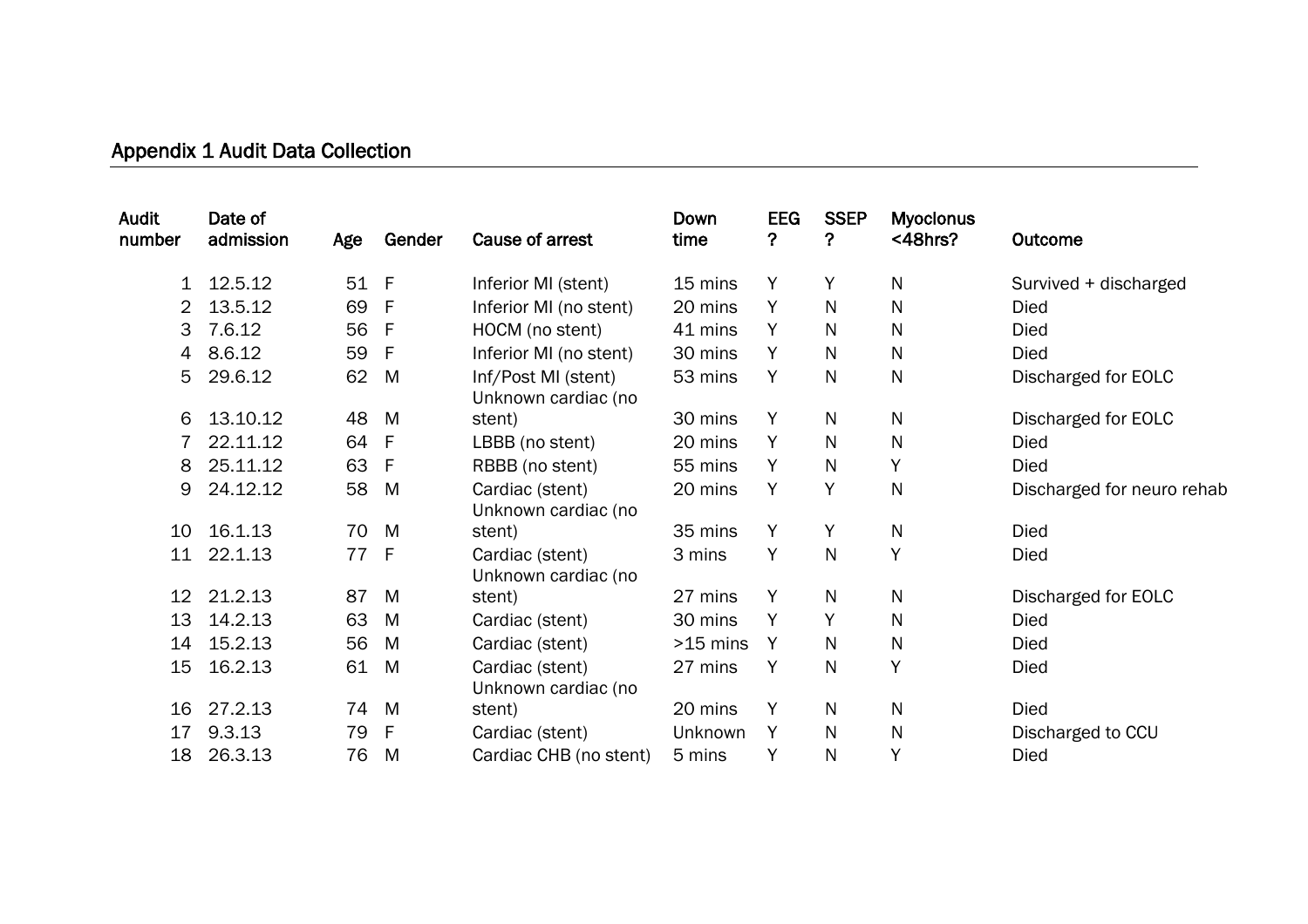|                   |          |    |              | Unknown cardiac (no |            |   |              |              |                            |
|-------------------|----------|----|--------------|---------------------|------------|---|--------------|--------------|----------------------------|
| 19                | 17.4.13  | 39 | - F          | stent)              | Unknown    | Y | N            | $\mathsf{N}$ | Discharged                 |
|                   |          |    |              | Unknown cardiac (no |            |   |              |              |                            |
| 20                | 17.5.13  | 76 | M            | stent)              | Unknown    | Y | Y            | N            | <b>Died</b>                |
| 21                | 20.5.13  | 59 | M            | Cardiac (stent)     | 20 mins    | Y | N            | $\mathsf{N}$ | <b>Died</b>                |
|                   |          |    |              | Unknown cardiac (no |            |   |              |              |                            |
| $22 \overline{ }$ | 8.6.13   | 58 | M            | stent)              | 30 mins    | Υ | Υ            | $\mathsf{N}$ | <b>Died</b>                |
| 23                | 12.6.13  | 69 | F            | Cardiac (stent)     | 20 mins    | Y | $\mathsf{N}$ | $\mathsf{N}$ | Discharged for neuro rehab |
| 24                | 20.6.13  | 67 | M            | Cardiac (no PCI)    | 25 mins    | Y | $\mathsf{N}$ | $\mathsf{N}$ | <b>Died</b>                |
| 25                | 29.6.13  | 58 | F            | Cardiac (stent)     | Unknown    | Y | Υ            | N            | Discharged for neuro rehab |
| 26                | 6.7.13   | 33 | M            | Drug overdose       | Unknown    | Y | Υ            | $\mathsf{N}$ | <b>Died</b>                |
|                   |          |    |              | Unknown cardiac (no |            |   |              |              |                            |
| 27                | 12.7.13  | 62 | - F          | stent)              | 31 mins    | Y | $\mathsf{N}$ | ${\sf N}$    | <b>Died</b>                |
|                   |          |    |              | Unknown cardiac (no |            |   |              |              |                            |
| 28                | 19.7.13  | 32 | M            | stent)              | Unknown    | Y | Y            | $\mathsf{N}$ | <b>Died</b>                |
|                   |          |    |              | Unknown cardiac (no |            |   |              |              |                            |
| 29                | 28.7.13  | 51 | - F          | stent)              | 20 mins    | Υ | Y            | $\mathsf{N}$ | <b>Died</b>                |
|                   |          |    |              | Unknown cardiac (no |            |   |              |              |                            |
| 30                | 16.8.13  | 72 | M            | stent)              | 20 mins    | Y | N            | N            | <b>Died</b>                |
| 31                | 25.8.13  | 47 | - F          | Cardiac (stent)     | $>25$ mins | Y | Y            | $\mathsf{N}$ | <b>Died</b>                |
|                   |          |    |              | Unknown cardiac (no |            |   |              |              |                            |
| 32                | 16.9.13  | 74 | M            | stent)              | 20 mins    | Y | N            | N            | <b>Discharged</b>          |
| 33                | 5.11.13  | 64 | M            | Cardiac (stent)     | 30 mins    | Y | Y            | $\mathsf{N}$ | <b>Died</b>                |
|                   |          |    |              | Unknown cardiac (no |            |   |              |              |                            |
| 34                | 16.12.13 | 49 | M            | stent)              | 35 mins    | Y | Y            | $\mathsf{N}$ | <b>Died</b>                |
| 35                | 27.12.13 | 45 | M            | Drug overdose       | 20 mins    | Y | Υ            | $\mathsf{N}$ | <b>Died</b>                |
|                   |          |    |              | Unknown cardiac (no |            |   |              |              |                            |
| 36                | 21.1.14  | 81 | $\mathsf{F}$ | stent)              | >60 mins   | Y | Υ            | $\mathsf{N}$ | <b>Died</b>                |
| 37                | 21.1.14  | 91 | M            | Cardiac (stent)     | 13 mins    | Υ | N            | N            | Discharged for neuro rehab |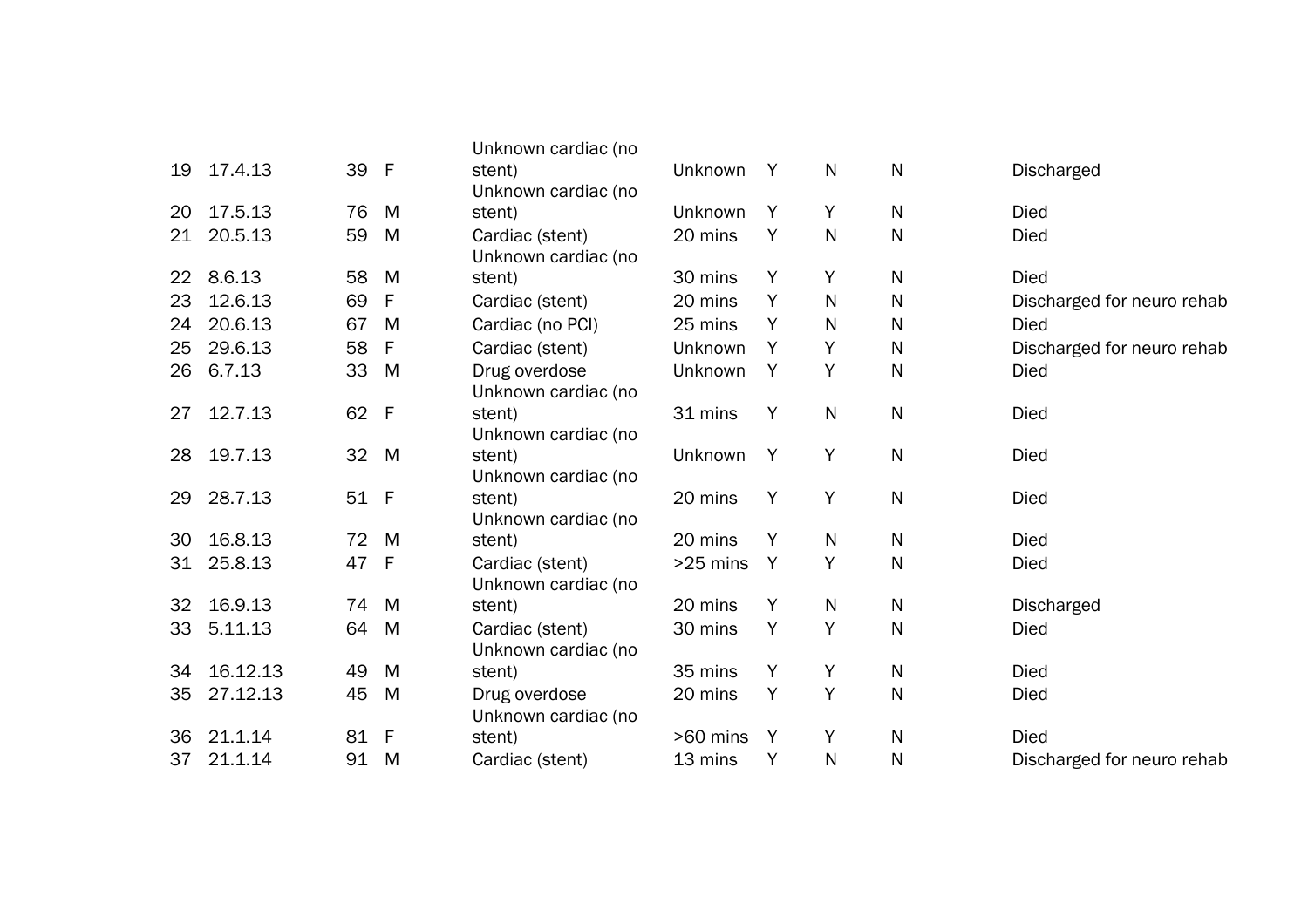|    |            |                 |   | Unknown cardiac (no |              |              |    |   |                            |
|----|------------|-----------------|---|---------------------|--------------|--------------|----|---|----------------------------|
|    | 38 4.2.14  | 54 M            |   | stent)              | 25 mins      | Y            | N  | N | Died                       |
|    |            |                 |   | Unknown cardiac (no |              |              |    |   |                            |
|    | 39 7.2.14  | 47 M            |   | stent)              | 12 mins      | Y            | Y  | N | <b>Died</b>                |
|    |            |                 |   | Unknown cardiac (no |              |              |    |   |                            |
|    | 40 2.3.14  | 64 F            |   | stent)              | 20 mins      | Y            | Y  | N | <b>Died</b>                |
|    | 41 3.3.14  | 58 F            |   | Cardiac (stent)     | 50 mins      | Y            | Y  | N | <b>Died</b>                |
|    |            |                 |   | Unknown cardiac (no |              |              |    |   |                            |
|    | 42 5.3.14  | 54 M            |   | stent)              | 35 mins      | Y            | N  | N | Died                       |
|    |            |                 |   | Unknown cardiac (no |              |              |    |   |                            |
|    | 43 24.3.14 | 78 F            |   | stent)              | Unknown      | $\mathsf{Y}$ | N. | N | Died                       |
|    | 44 3.4.14  | 67              | M | Cardiac (stent)     | 25 mins      | Y            | Y  | N | <b>Died</b>                |
|    | 45 28.4.14 | 52 <sub>2</sub> | M | Cardiac (stent)     | 35 mins      | Y            | Υ  | N | <b>Died</b>                |
|    |            |                 |   | Unknown cardiac (no |              |              |    |   |                            |
| 46 | 18.5.14    | 64              | M | stent)              | $>15$ mins Y |              | N  | N | Discharged for neuro rehab |
|    |            |                 |   |                     |              |              |    |   |                            |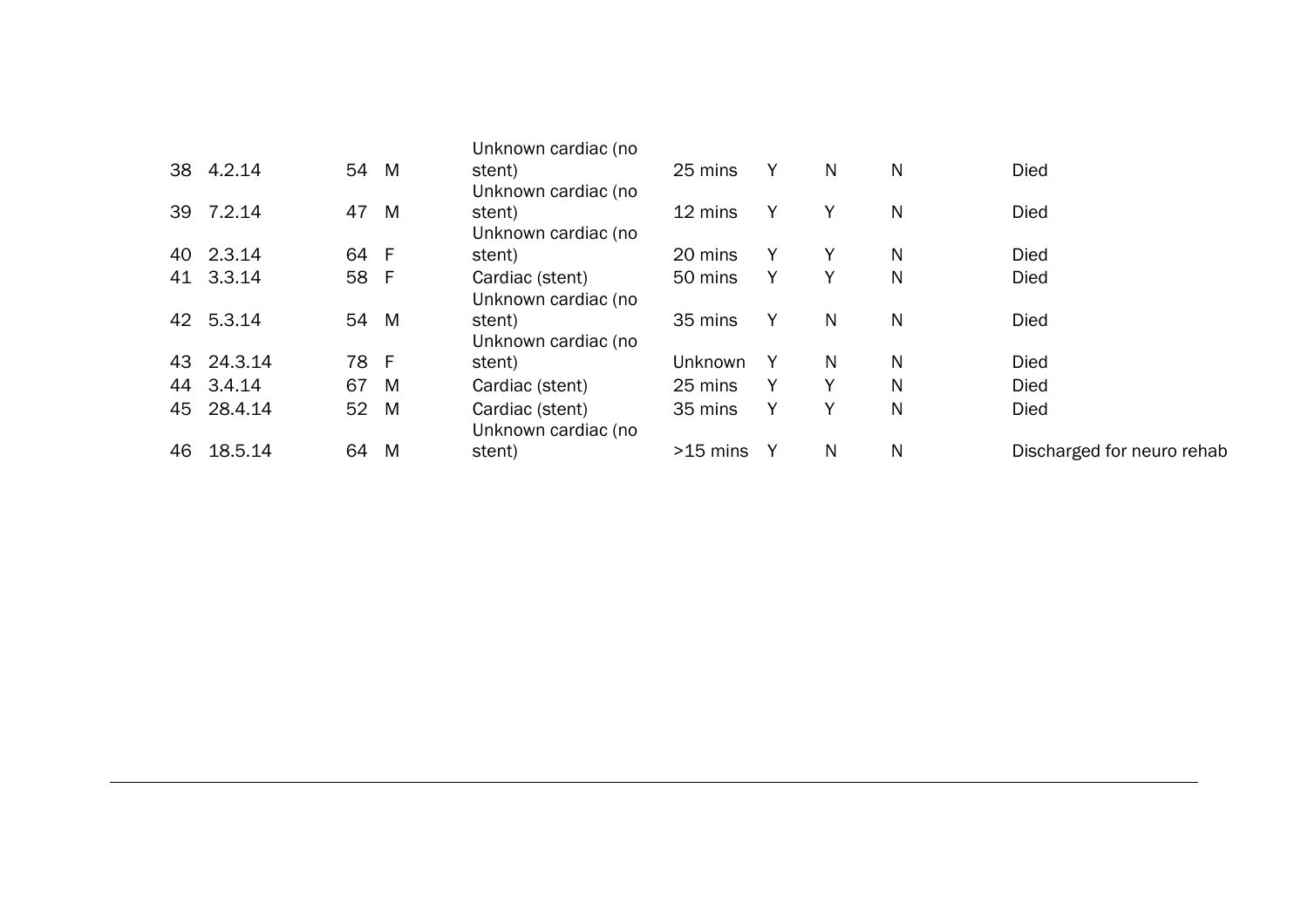I

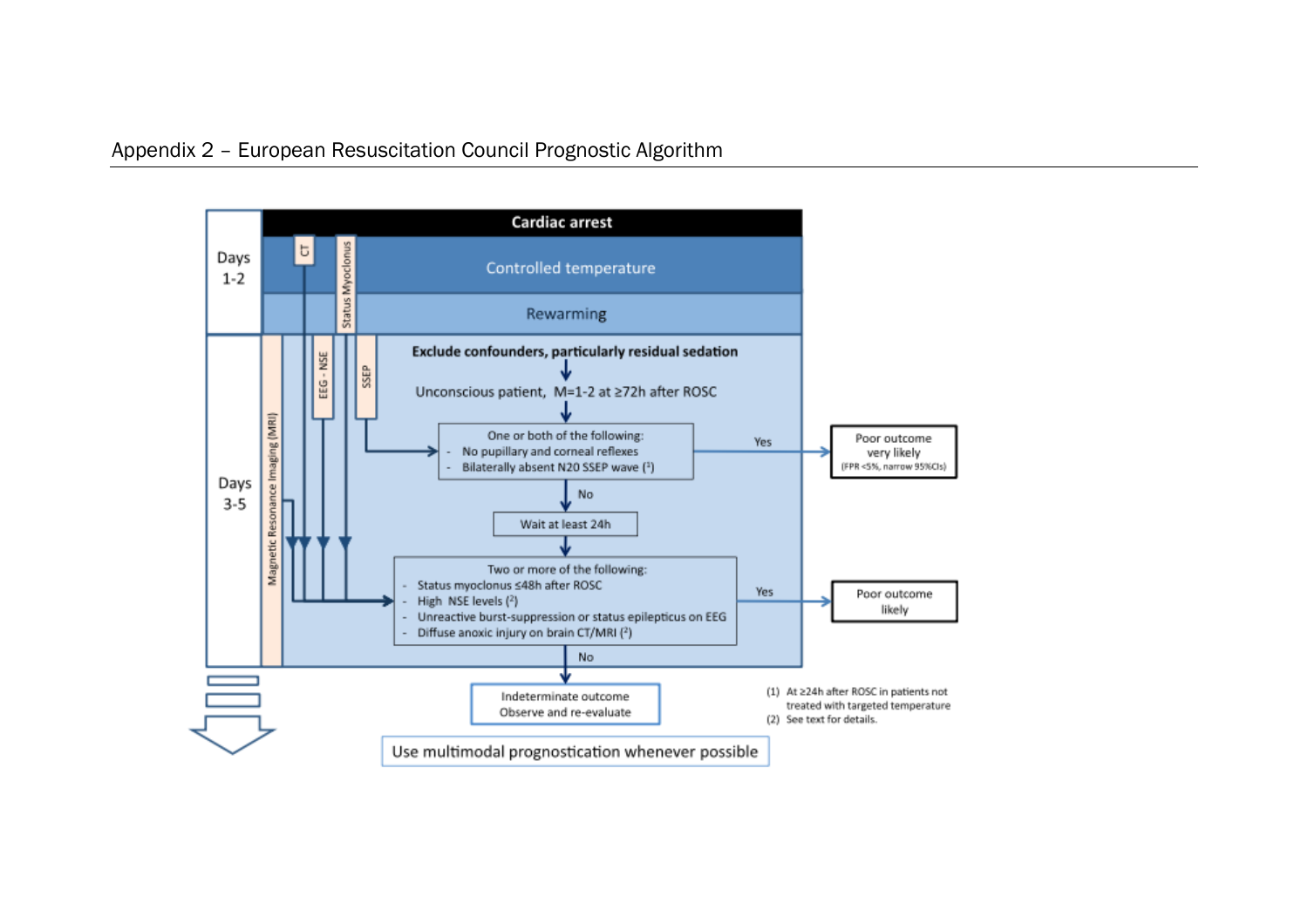## Appendix 3 – All SSEPs performed at the Bristol Royal Infirmary for HIE patients (May 2012 – present)

| <b>HIE Patient ID</b> | <b>SSEP results</b>  | <b>Outcome</b> |
|-----------------------|----------------------|----------------|
| 1                     | Present              | Discharged     |
| $\overline{2}$        | Absent               | Died           |
| 3                     | Present              | Discharged     |
| 4                     | Present              | Discharged     |
| 5                     | Absent               | Died           |
| 6                     | Absent               | <b>Died</b>    |
| 7                     | Absent               | Died           |
| 8                     | Present              | <b>Died</b>    |
| 9                     | Absent               | Died           |
| 10                    | Absent               | Died           |
| 11                    | Present              | Died           |
| 12                    | Absent               | <b>Died</b>    |
| 13                    | Absent               | Died           |
| 14                    | Present              | Died           |
| 15                    | Present              | Died           |
| 16                    | Absent               | Died           |
| 17                    | Unilaterally present | Died           |
| 18                    | Present              | Died           |
| 19                    | Present              | Discharged     |
|                       | 20 Present           | Discharged     |
| 21                    | Present              | Died           |
| 22 <sub>2</sub>       | Absent               | Died           |
| 23                    | Present              | Died           |
|                       | 24 Present           | Died           |
| 25                    | Absent               | Died           |
| 26                    | Present              | Died           |
| 27                    | Present              | Discharged     |
| 28                    | Absent               | Died           |
| 29                    | Present              | Died           |
| 30                    | Present              | Died           |
| 31                    | Present              | Unknown        |
| 32                    | Present              | <b>Died</b>    |
| 33                    | Absent               | Died           |
| 34                    | Absent               | <b>Died</b>    |
| 35                    | Absent               | Died           |
| 36                    | Unilaterally present | Died           |
| 37                    | Present              | <b>Died</b>    |
| 38                    | Present              | Discharged     |
| 39                    | <b>Invalid SSEP</b>  | Died           |
| 40                    | Absent               | Died           |
| 41                    | Present              | Died           |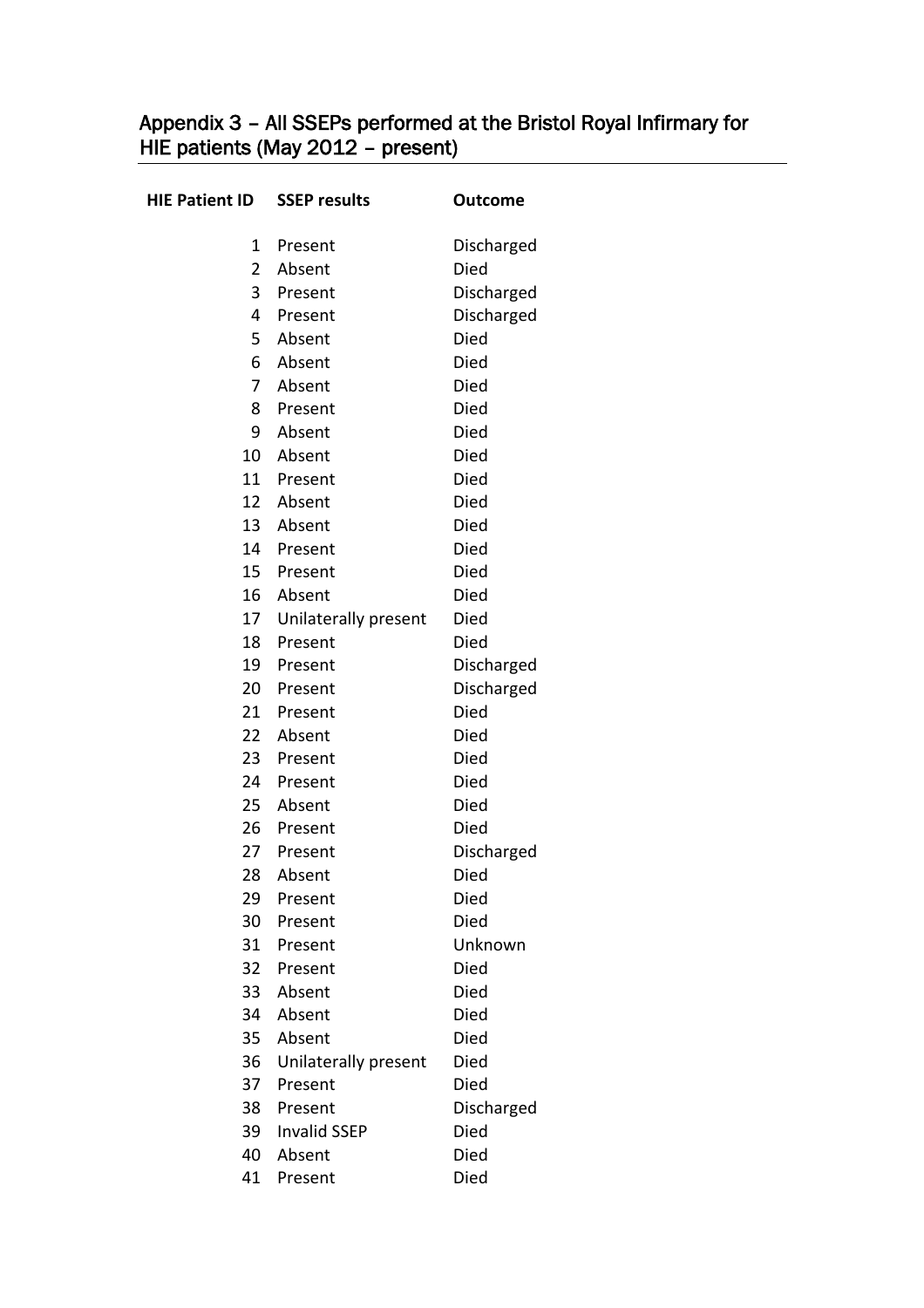| 42 Absent  | Died |
|------------|------|
| 43 Absent  | Died |
| 44 Present | Died |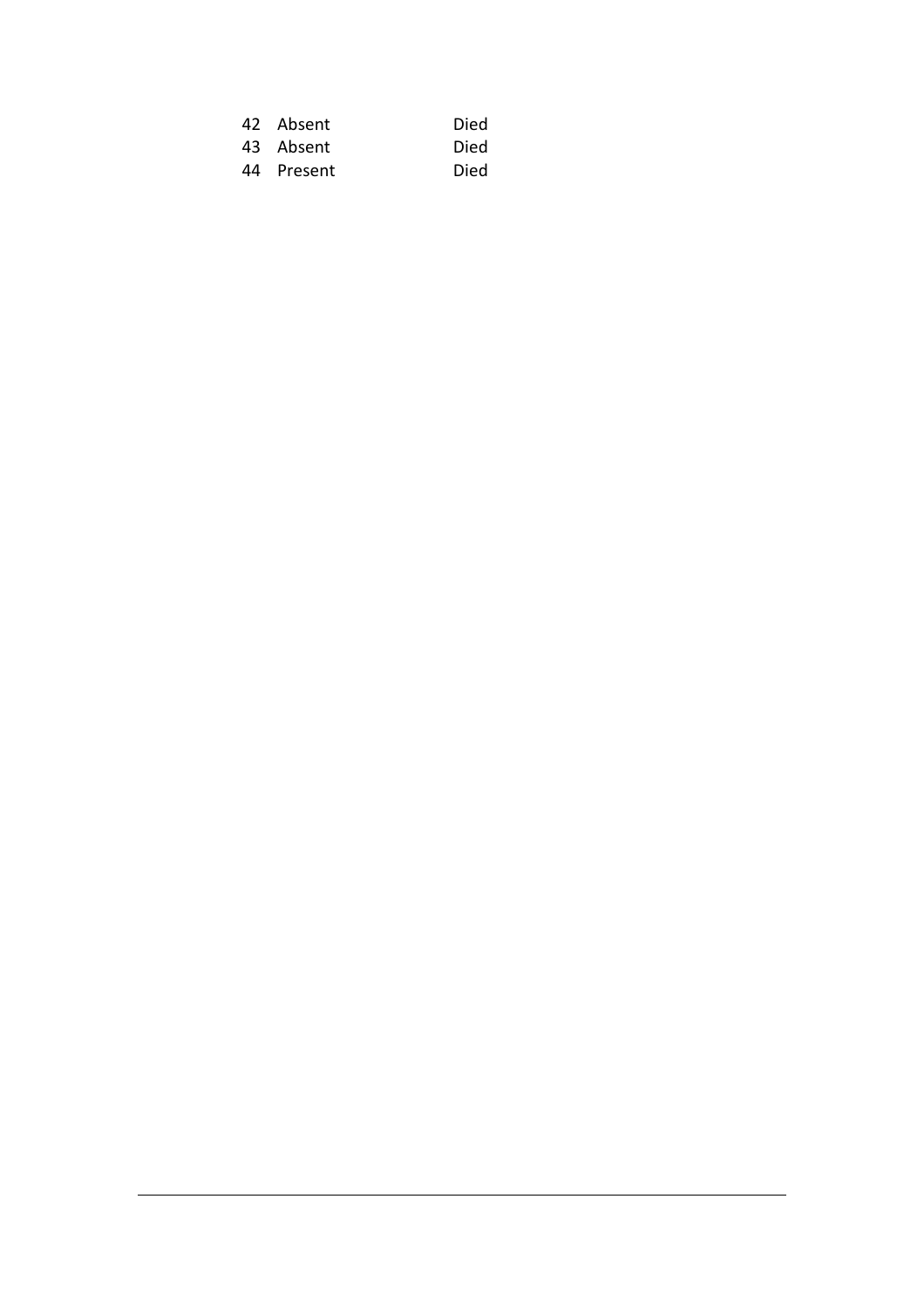1. NHS England Ambulance Quality Indicators. 2015 [Internet]. Last accessed 20 July 2015. Available from: www.england.nhs.uk/statistics/statistical-workareas/ambulance-quality-indicators/

2. Stiell et al. Early versus later rhythm analysis in patients with out- of-hospital cardiac arrest. (2011) N Engl J Med 365:787–797

3. Booth CM, Boone RH, Tomlinson G, Detsky AS. Is this patient dead, vegetative, or severely neurologically impaired? JAMA 2004;291:870-9.

4. Samaniego EA, Mlynash M, Caulfield AF, Eyngorn I, Wijman CA (2011) Sedation confounds outcome prediction in cardiac arrest survivors treated with hypothermia. Neurocrit Care 15:113–119

5. NHS Choices. Health A-Z. EEG (electroencephalogram) Overview. [Internet]. Last accessed 20 July 2015. Available from: http://www.nhs.uk/Conditions/EEG/Pages/Introduction.aspx

6. S J M Smith. EEG in neurological conditions other than epilepsy: when does it help, what does it add? J Neurol Neurosurg Psychiatry 2005;76:ii8-ii12 doi:10.1136/jnnp.2005.068486

7. P Walsh, N Kane, S Butler. The clinical role of evoked potentials. J Neurol Neurosurg Psychiatry 2005;76:ii16-ii22 doi:10.1136/jnnp.2005.068130

8. Thomas, M. Prognostication and neurophysiology following cardiac arrest. 2015 (Unpublished)

9. Sandroni C, Cariou A, Cavallaro F, et al. Prognostication in comatose survivors of cardiac arrest: an advisory statement from the European Resuscitation Council and the European Society of Intensive Care Medicine. Intensive Care Med. 2014;40:1816–1831. doi: 10.1007/s00134-014-3470-x.

10. Wijdicks EFM, Hijdra A, Young GB, Bassetti CL, Wiebe S. Practice Parameter: Prediction of outcome in comatose survivors of cardiopulmonary resuscitation (an evidence- based review). Neurology 2006;67:203-10.

11. S J M Smith. EEG in neurological conditions other than epilepsy: when does it help, what does it add? J Neurol Neurosurg Psychiatry 2005;76:ii8-ii12 doi:10.1136/jnnp.2005.068486

12. Shibasaki H . Electrophysiological studies of myoclonus. Muscle Nerve2000;23:321–35

13. Hofmeijer J, , Beernink TMJ, Bosch FH et al. Early EEG contributes to multimodal outcome prediction of postanoxic coma. Neurology July 14, 2015 vol. 85 no. 2 137-143